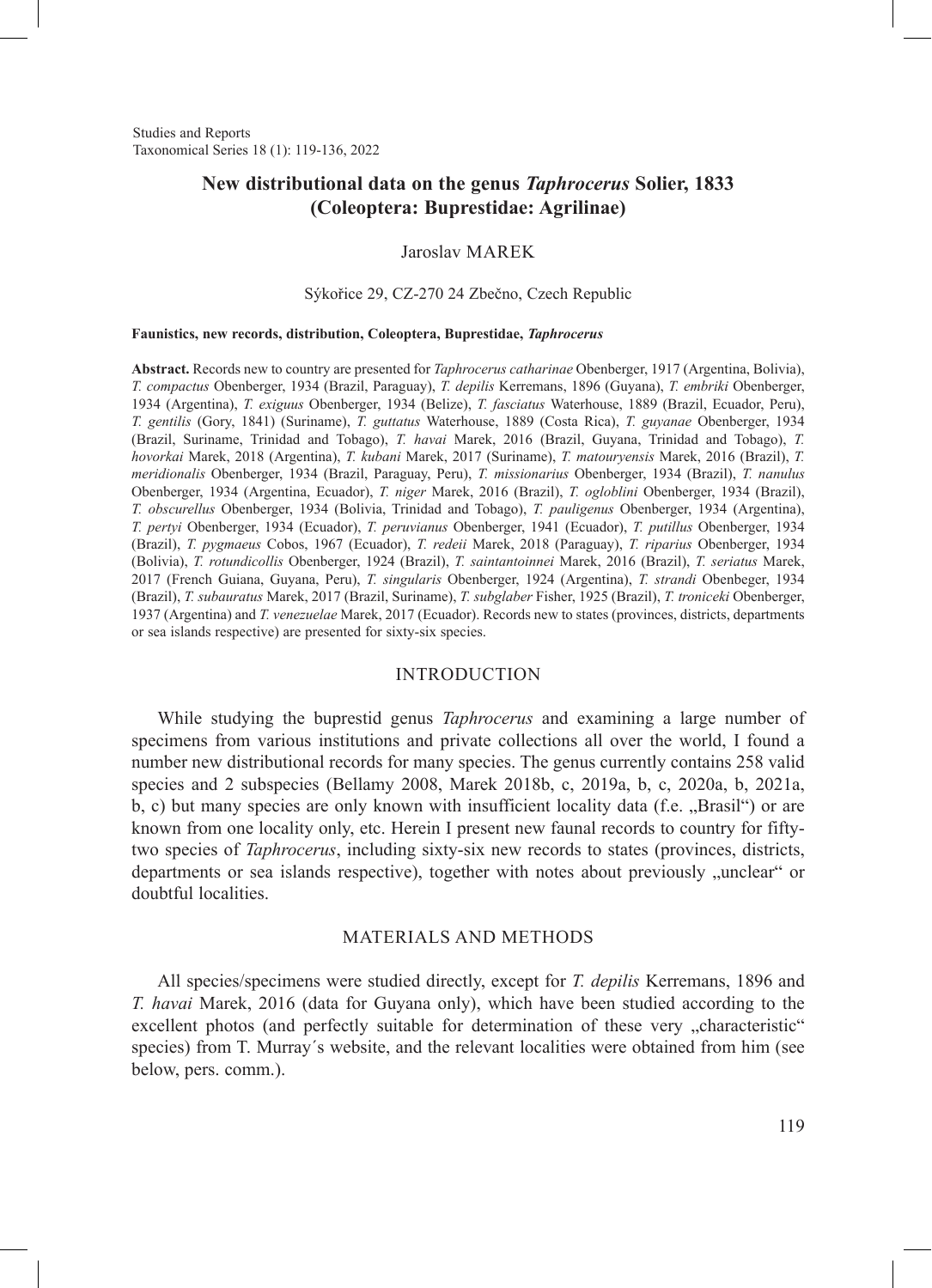Data from locality labels are cited "verbatim".

Abbreviations used in the text: the slash mark / is used to indicate data from separate labels; my notations in the text are in parentheses () with the abbreviation  $(LT) =$  lectotype, (Obenberger´s MS) = Obenberger´s manuscript.

Distribution data ("Distribution") are provided as an alphabetical list of countries with citation of the author and the year of the first presentation for that country or as new for that country. For a country with an area of more than  $150\,000\ \mathrm{km}^2$  are given respective states (provinces, districts or departments), the sea islands are listed always.

The following collection codens are used throughout the text:

BMNH The Natural History Museum, London, United Kingdom;

- CEMT Collection Entomological, Universidad Federal de Mato Grosso, Cuiabá, Brazil;
- CHAH collection of Henry A. Hespenheide, Los Angeles, U.S.A.;
- MNCA collection of Manfred Niehuis, Albersweiler, Germany;
- HNHM Hungarian Natural History Museum, Budapest, Hungary;
- JMSC collection of Jaroslav Marek, Sýkořice, Czech Republic (it will be deposited in NMPC);
- MHCB collection of Michael Hornburg, Berlin, Germany;
- NMPC National Museum, Praha, Czech Republic;
- TCMC collection of Ted C. MacRae, Wildwood, U.S.A;
- ZSMC Zoologische Staatssammlung, München, Germany.

#### FAUNISTIC RECORDS

#### *Taphrocerus acaranus* **Marek, 2018**

**Material examined:** BRAZIL: "Brazil, Santarem, 52 96", 1  $\circ$ , (BMNH); "Bahia / Saunders. 74.18", 1  $\circ$ , (BMNH); "SOUTH BRAZIL, state Rio de Janeiro, Trindad near Paratí, 2.-10. xii. 2000, A. Kudrna jr. lgt.", 1  $\mathcal{J}$ , (JMSC).

**Distribution.** Brazil: Pará (Marek 2018a), new to states Bahia and Rio de Janeiro.

#### *Taphrocerus achardi* **Obenberger, 1924**

Material examined: ARGENTINA: "ARGENTINA, Corr., 12 km. W Ituzaingó, I-23-1989, C & L O'Brien & G. Wibmer / ?",  $1 \nsubseteq$ , (JMSC).

**Distribution.** Argentina: without exact data (Obenberger 1924), new to province Corrientes.

## *Taphrocerus aeneocollis* **Fisher, 1925**

Material examined: TRINIDAD and TOBAGO: "TRINIDAD W. I., Chaguaramas, 22. 11. 2005, M. T., leg. C. J. Zwakhals,  $10^{\circ}43'13'$ <sup>'</sup> N /  $61^{\circ}36'47'$ ' W, 7  $\sqrt[3]{6}$ , 5  $\sqrt[3]{2}$ , (JMSC, MHCB); "Trinidad, B. W. Indies, G. E. Bryant, ii. 1903 / G. Bryant Coll., B. M. 1926-86.", 2 ♀♀, (BMNH); "Tobago (W. I.), Goldsborough, Lure Estate, 2/12-VIII-2004 M. T., leg. M. J. Sommeljer", 6 ♂♂, 5 ♀♀, (JMSC, MHCB).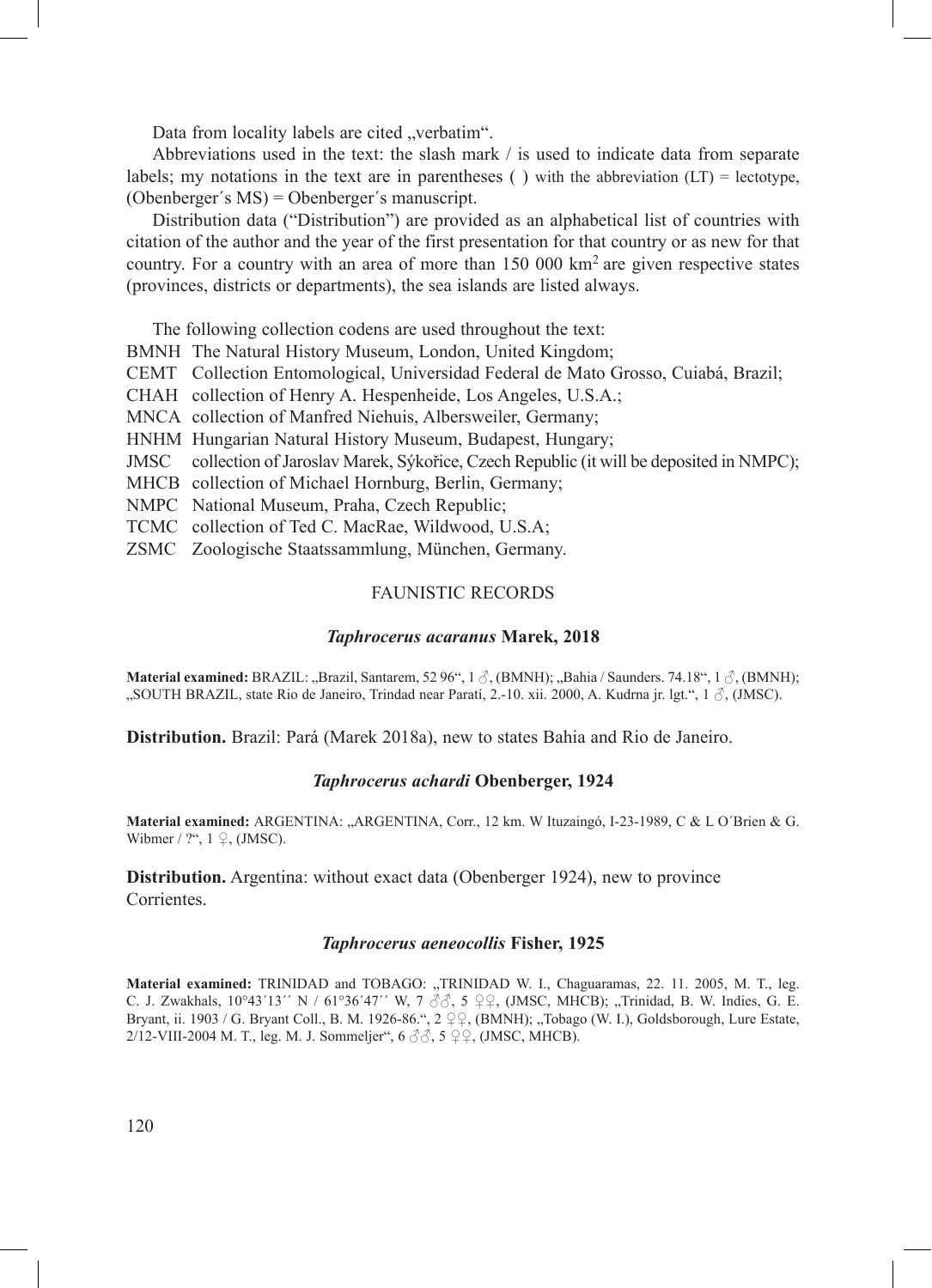**Distribution.** Panama\* (Obenberger 1937a); Trinidad and Tobago: Trinidad (Fisher 1925), new to island Tobago.

**Remarks.** \*Obenberger gave the occurrence in Panama in his Catalogue (1937), without mentioning the source or the relevant specimen studied. I didn´t find any specimen of *T. aeneocollis* in Obenberger´s collection deposited in NMPC and the occurrence for Panama needs confirmation. (note: there are two very similar species to *T. aeneocollis*, including colouration and aedeagus - *T. dietzi* Fisher, 1933 (it occurs throughout Central America) and *T. ujhelyii* Apt, 1954 (with occurrence in Colombia, see below).

## *Taphrocerus albopictus* **(Kerremans, 1896)**

**Material examined:** BRAZIL: "Sta Catharina Brs. / TYPUS / Taphrocerus nigerrimus m. Type (unpubl. manuscript name) Det. Dr. Obenberger", 1 ♂, (NMPC).

**Distribution.** Brazil: without exact data (Kerremans 1896b), new to state Santa Catarina.

## *Taphrocerus alboplagiatus* **Kerremans, 1896**

Material examined: BRAZIL: "Brazil / Saunders. 74.18. / Taphrocera Reichei Lap. Bras.", 1 ♀, (BMNH); "Fry Rio Jan. / Fry Coll. 1905-100.", 1 ♂, 2 ♀♀, (BMNH).

**Distribution.** Brazil: without exact data (Kerremans 1896a), new to state Rio de Janeiro; "Colombia and America centralis"\* (Obenberger 1924, under *T. qadriplagiatus* syn.).

**Remarks.** \*Obenberger get the type locality of *T. quadriplagiatus* , Amérique centrale (Columbia?)" both in his description and the key in 1924 and in the key in 1934. In fact, there is one "Type" specimen (LT) in NMPC only, with handwritten (Obenberger's MS) locality label "America c."and both "America c." and "Columbia?" are probably mistakes (see also Marek 2020a: 178).

## *Taphrocerus aureopilosus* **Obenberger, 1934**

**Material examined: BRAZIL: "Brasilia, Paraná, Vila Velha, 4. iv. 1981, leg. G. Scherer" (p), 1**  $\mathcal{J}$ **, (ZSMC); "SAO** PAULO BRS: MRÁZ LEG. MUS. PRAGENSE",  $1 \nsubseteq$ , (NMPC). For another specimens examined see Marek 2018a.

**Distribution.** Brazil: Rio de Janeiro (Obenberger 1934), new to states Paraná and Sao Paulo.

#### *Taphrocerus bruchi* **Obenberger, 1924**

**Material examined:** ARGENTINA: "ARGENTINA: Formosa Pr., Gran Guardia, 24. x. 1952 / T 130 bruchi det. Hespenheide", 1 spec., (CHAH); BRAZIL: "BRAZIL: Edo. Paraná, Foz do Iguaçu, vic. Hotel das Cataras / 24. viii. 2000, T.C.MacRae, On *Cyperus* cf. *incomtus* Kunth (Cyperaceae)", 1 ♂, (TCMC); "BRAZIL, I-21-1969, Rio de Janeiro, (Inst. O. Cruz), C.W. & L.B. O´Brien / T 1057 by Hespenheide, Marek labelled", 1 ♂, (CHAH); Brasil: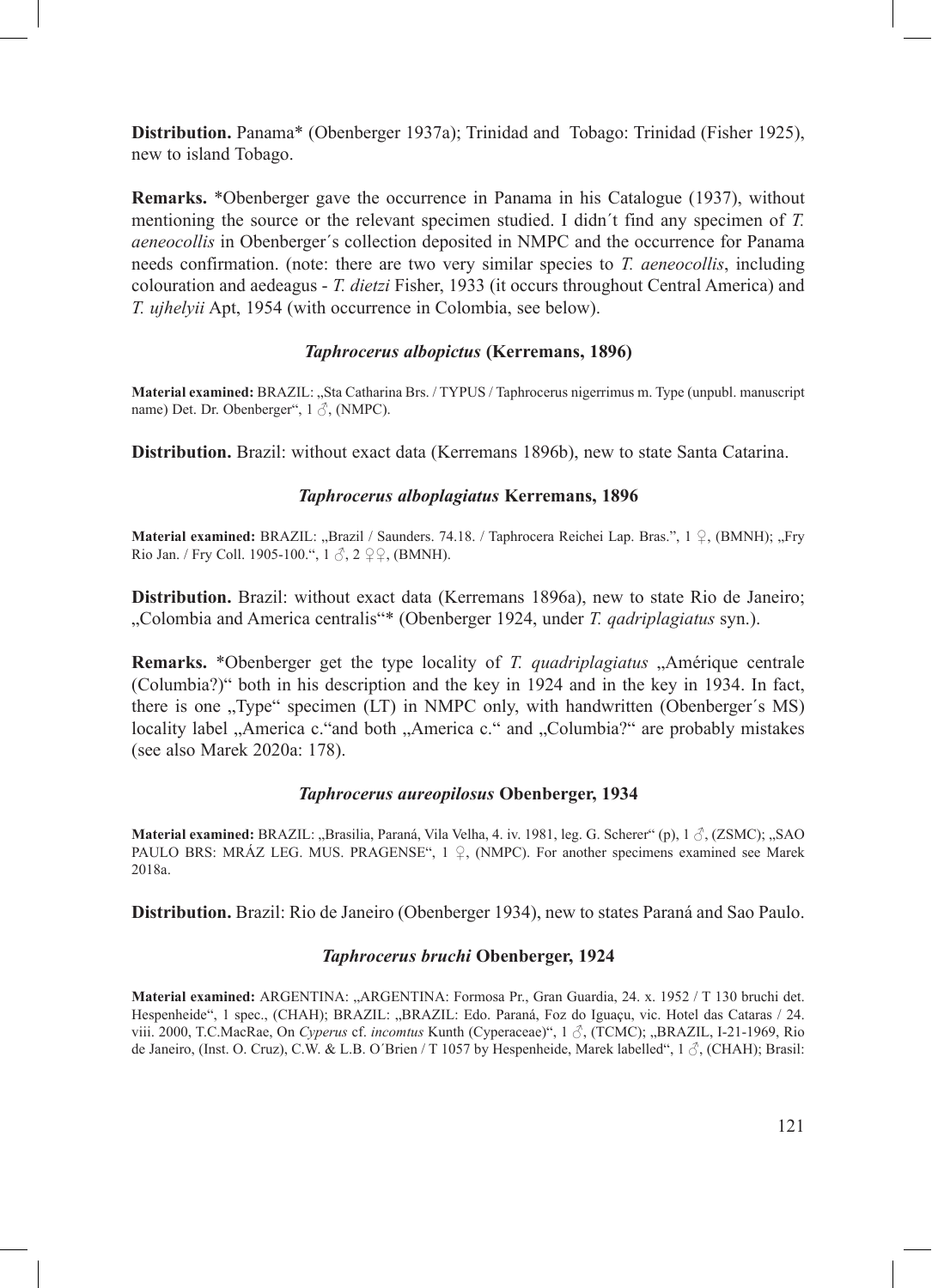Sao Paulo St., Cipó, 33°49´S 46°47´W / 24. xi. 1970, V. N. Alin / Taphrocerus T 1019 det. Hespenheide", 1 spec. sex not examined, (TCMC); "BRAZIL, I-21-1969, Rio de Janeiro, (Inst. O. Cruz), C.W. & L.B. O´Brien / T 1057 by Hespenheide, Marek labelled", 1  $\delta$ , (CHAH); "Brasil: São Paulo St., Cipó, 23°49′S 46°47′W / 22. ii. 1977, V. N. Alin", 2  $\Im\Im$ , (JMSC); "Brasil: São Paulo St., Parelheiros, 21. i. 1974, V. N. Alin", 1 spec., (JMSC); "Brasil: São Paulo, São Paulo St., 25. ii. 1977, V. N. Alin / T 1013 by Hespenheide, Marek labelled", 2 spec., (JMSC); "BRAZIL: Est. São Paulo, São Paulo, 18. iii. 1971, V. N. Alin / T 1013 by Hespenheide, Marek labelled", 1 spec., (JMSC); the same data but "2. xii. 1971", 1 spec., (CHAH); PARAGUAY: "Paraguay: Cordillera, Caacupé, Inst. Agro. Nac., 17-20 - I - 1983, E.G. Riley", 1 spec., (JMSC). For another specimens examined see Marek 2014, 2015, 2018a.

**Distribution.** Argentina: Corrientes (Obenberger 1924), Formosa (Cobos 1956 under *T. kormilevi* syn.), Misiones (Obenberger 1924); Brazil: Sao Paulo (Marek 2018a), new to states Paraná and Rio de Janeiro; Paraguay: Central (Marek 2018a), Guaira (Marek 2014), Paraguari (Marek 2014), new to department Cordillera.

### *Taphrocerus catacaustus* **Obenberger, 1941**

**Material examined:** BRAZIL: "Jatahy Donckier (h) / pictus Kerr (h, misdetermination) / Kerremans 1903-59. (p)", 1 spec. sex not examined, (BMNH).

**Distribution.** Brazil: Amazonas (Obenberger 1941), new to state Goiás.

## *Taphrocerus catharinae* **Obenberger, 1917**

**Material examined:** ARGENTINA: "Argentine: Villa Ana., 16.-31.x.1933., K.J.Hayward., B.M. 1934-519", 1 ♀, (BMNH); "ARGENTINA: Missiones, 30 km SW Puerto Iguazú, Cataratas de Iguazú / 14. ix. 1997, TCMacRae on undet. sedge (thin leaf)", 2  $\Im$ , (TCMC, JMSC); BOLIVIA: "Bolivia: Santa Cruz Pr., Chiquitos Roboré, 300m, x-1959 / T 111 by Hespenheide Marek labelled", 1  $\beta$ , (JMSC); BRAZIL: "BRAZIL: Paraná, Foz do Iguaçu, Hotel das Cataras / 13. ix. 1997, TCMacRae on undet. sedge (thin leaf)", 9 ♂♂, 8 ♀♀, 5 spec., (TCMC, JMSC); the same data except for "wide leaf",  $2 \nsubseteq$ ,  $2 \nsubseteq$ ,  $2 \nsubseteq$ , (TCMC, JMSC); "BRAZIL: Edo. Paraná, Foz do Iguaçu, vic. Hotel das Cataras / 24. viii. 2000, T.C.MacRae, On *Cyperus* cf. *incomtus* Kunth (Cyperaceae)", 3 ♂♂, 1 ♀, (TCMC, JMSC). For another specimens examined see Marek 2018a.

**Distribution.** Brazil: Santa Catarina (Obenberger 1917), new to state Paraná; Paraguay: Asunción (Marek 2018a); new to Argentina: Misiones; new to Bolivia: Santa Cruz.

### *Taphrocerus cocois* **Bondar, 1922**

**Material examined:** BRAZIL: "Brazil: Bahia, Itaparica, 18. vii. 1982, P. Maret lgt.", 1 ♀, (JMSC); "Espirito Santo / Fry Coll., 1905-100.", 1 ♀, (BMNH); "Bahia S. Brazil, G. Bondar / Brit. Mus. 1921-302.", 1 ♂, (BMNH).

**Distribution.** Brazil: without exact data (Bondar 1922), new to states Bahia and Espírito Santo.

### *Taphrocerus colombiae* **Obenberger, 1934**

**Material examined:** COLOMBIA: "Rio Frio, COLOMBIA, Dept. Magdalena, v. 16. 1925, F. W. Walker", 1 ♀, (JMSC).

**Distribution.** Colombia: without exact data (Obenberger 1934), new to department Magdalena.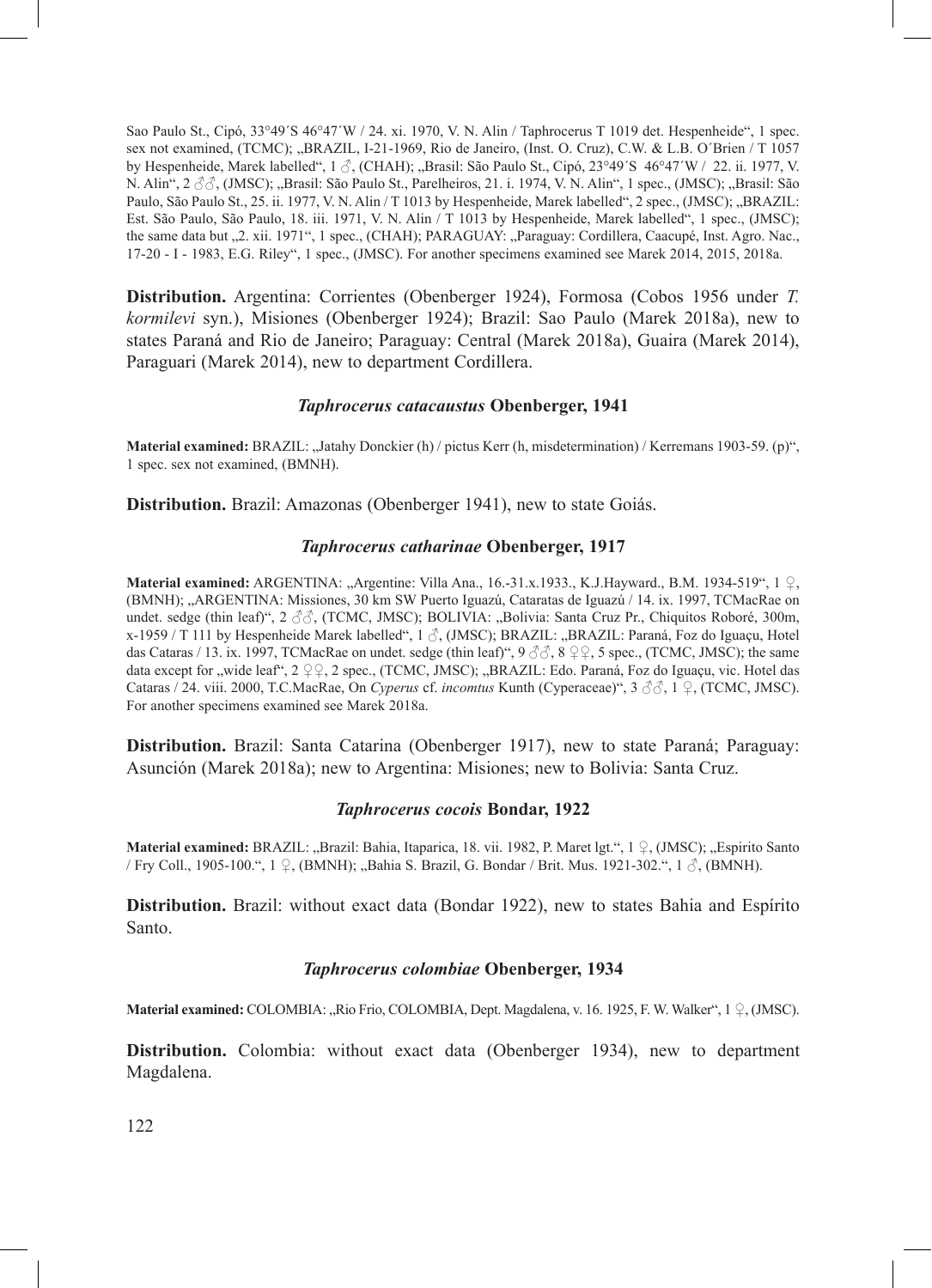#### *Taphrocerus compactus* **Obenberger, 1934**

**Material examined:** ARGENTINA: "Argentine, Misiones, Puerto Iguazu, xi. 1985, P. Bleuzen", 1 ♀, (JMSC); "ARGENTINA NE, S of Corrientes, River Paraná, 16. i. 2009, Snížek lgt.", 1 ♂, (JMSC); "Argentinia/Missiones, Rio Uruguaí, x. 1987", 1 º, (JMSC); BRAZIL: "NOVA TEUTONIA BR., Santa Catarina, H. Pochon, 10. xi. 52 / TYPUS / Taphrocerus sanctus m. Type Det. Dr. Obenberger (unpublished manuscript name)",  $1 \text{ } \hat{\mathcal{S}}$ , (NMPC); "Brasilien, Nova Teutonia, 27°11´B. 52°23´L., 300-500m, vii. 1970, Fritz Plaumann", 1 $\beta$ , (JMSC); PARAGUAY: "PARAGUAY, Villarica", 1  $\delta$ , (NMPC).

**Distribution.** Argentina: Misiones (Obenberger 1934), new to province Corrientes; new to Brazil: Santa Catarina; new to Paraguay: Guairá.

#### *Taphrocerus depilis* **Kerremans, 1896**

**Material examined:** BRAZIL: "MT. - Cuiabá, Campus UFMT, 23-VIII-1988, Miriana S, Serrano", 1 ♂, (CEMT, note: dark brown with strong purple tinge of head and pronotum); "BRAZIL: MATO GROSSO, Cuiabá, UFMT Campus, 15°36´33´´S 56°04´04´´W, ca. 170m, 18.-27. XI. 2018, M. Geiser & J. Cristóvão leg., sweeping & hand collecting / BMNH  ${E}$ , 2018 - 179.", 1  $\circ$ , (BMNH, note: dark brown with strong purple tinge of head and pronotum); "BRASIL: MG. Lavras, prox. Poço Benito, X - 2001, P. Grossi & FZ Vaz-de-Mello", 1 ♀, (CEMT); GUYANA: "Guyana, the top of Kaieteur Falls, Kaieteur Internat. Airport env., 21. iii. 2012", 1 spec., (Tom Murray observed, J. Marek det.). For another specimens examined see Marek 2015 and 2020a.

**Distribution.** Brazil: Amazonas (Kerremans 1896a), Pará (Cobos 1969 under *T. brevicarinatus*  syn.), new to states Mato Grosso and Minas Gerais; Colombia: Amazonas (Marek 2020a); Costa Rica (Fisher 1929 under *T. brevicarinatus* syn.); Ecuador: Napo (Marek 2020a); French Guiana (Marek 2015); Honduras (Cave & Hespenheide 2014); Nicaragua (Maes et all. 1993); Panama (Westcott & Hespenheide 2006); Peru: without exact data (Hespenheide & Chaboo 2015), Junín (Marek 2020a), Madre de Dios (Marek 2020a); Suriname: Para (Marek 2020a), Venezuela: Carabobo (Marek 2020a); new to Guyana: Reg. 8.

## *Taphrocerus embriki* **Obenberger, 1934**

**Material examined:** ARGENTINA: "Argentina: Mis., Iguazu Nat. Park, c. 140 m, 8.-11.iv.1974, Malaise Trap, C & M Vardy, B.M. 1974-204", 1  $\Im$ , (BMNH); "ARGENTINA, Misiones", 2  $\Im$   $\Im$ , (JMSC); "Missiones Br.", 1  $\Im$ , (NMPC); "MISIONES-ARGENTINA, Dep.-Concep., Sta. Maria, M.J. Viana", 2 ºº, (NMPC); "ARGENTINE Misiones, Dos de Mayo, 16. XI. 1987, R. Foerster", 1 ♀, (JMSC); BRAZIL: "NOVA TEUTONIA BR, Santa Catarina, H. Pochon 20.XI.52 / Cotype / Taphrocerus Pochoni cotype (unpubl. manuscript name), Det. Dr. Obenberger",  $1 \text{ }\partial$ , (NMPC); "Brasilien, Rondon, 500m, 2. ix. 1962, 24°38´B 54°07´L, Fritz Plaumann / Cotype / Taphrocerus Pochoni cotype (unpubl. manuscript name), Det. Dr. Obenberger", 1 ♂, (NMPC); "BRASIL: S. Catarina, Nova Teutonia, 300-500m, 27°11′S 52°23′W / vii. 1970, F. Plaumann", 1  $\mathcal{J}$ , 1 spec., (CHAH, JMSC); "Brasilien, Nova Teutonia, 300-500m, vi. 1968, 27°11´B 52°23´L, Fritz Plaumann", 1  $\mathcal{J}$ , (JMSC); "Brasil: Sao Paulo St., Cipó, 23°49´S 46°47´W / 20. xii. 1971, V.N. Alin", 1 spec., (JMSC); "BRAZIL: Paraná, Foz do Iguaçu, Hotel das Cataras / 13. ix. 1997, TCMacRae on undet. sedge (thin leaf)",  $1 \delta$ , (TCMC).

**Distribution.** Brazil: Paraná (Obenberger 1934), new to states Santa Catarina and Sao Paulo; new to Argentina: Concepcion and Misiones.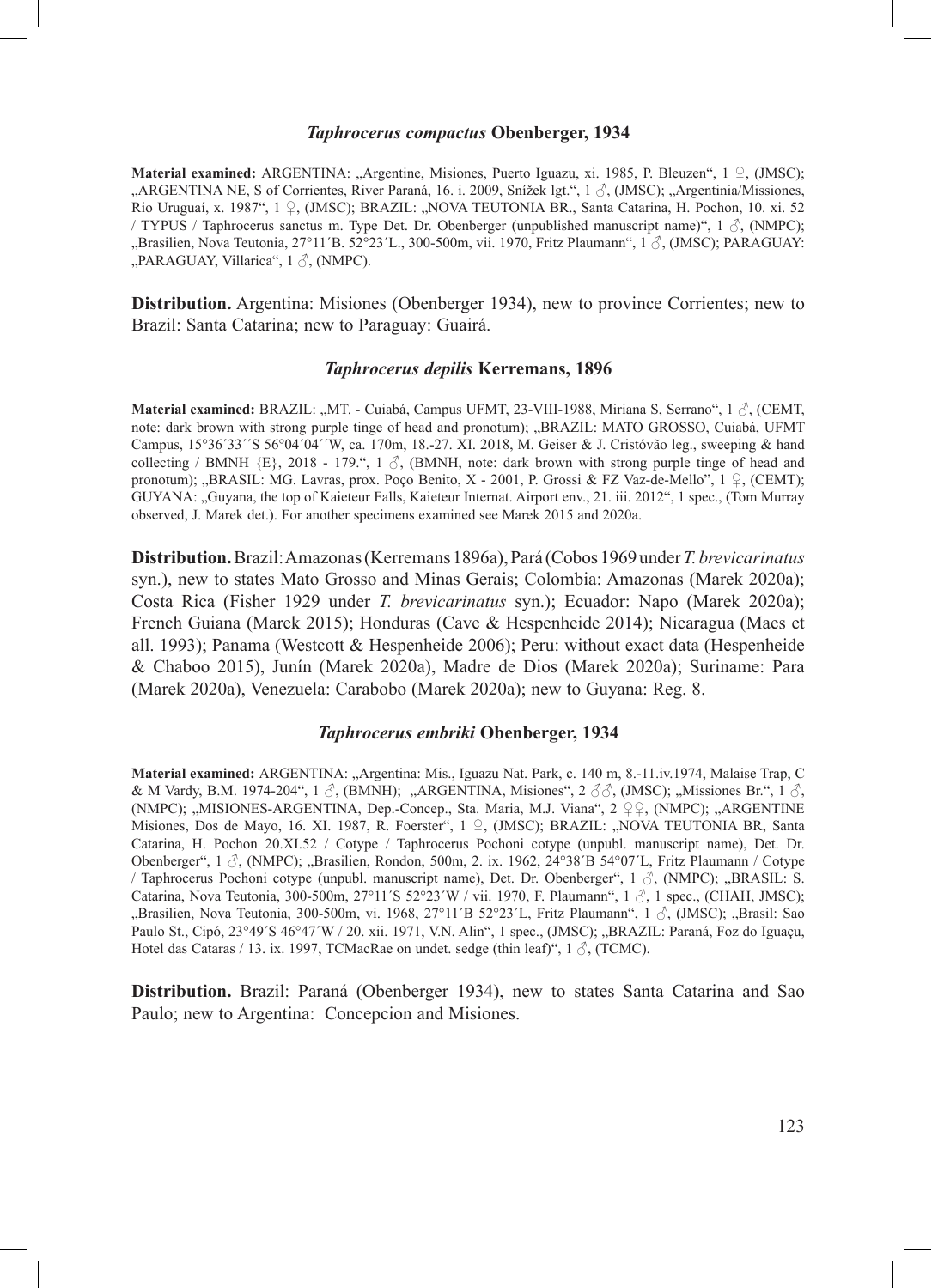### *Taphrocerus exiguus* **Obenberger, 1934**

**Material examined: BELIZE: "BELIZE, near A.P.C.01 Aug 1978, P.S.Broomfield, BMNH {E} 1979-33", 1 3.** (BMNH); "BELIZE Cayo District, western bank of river, south of San Ignacio, N 17°08´; W 89°03´, 22 July 1978, P.S. Broomfield, BMNH  $\{E\}$  1979-33", 1  $\circ$ , (BMNH). BRAZIL: "Urubucanoura, Rio Jurua., 6 11. 74 / Amazons. (Trail) 97-71.", 1  $\beta$ , (BMNH); "R. Madeira to St. Antonio, May 74 / Amazons. (Trail) 97-71.", 1  $\beta$ , (BMNH); "Santarem", 1 ♀, (BMNH); "Braz. / Saunders. 74.18", 1 ♂, (BMNH); "Prainha, Nov. & Dec. 73 / Amazons. (Trail) 97-71.", 1 ♀, (BMNH); "Pernam. / A. Fry / Fry Coll., 1905-100.", 2 ♀♀, (BMNH); "Bahia / Fry Coll., 1905-100.",  $1 \nsubseteq$ , (BMNH); "Brazil / Saunders. 74.18",  $1 \nsubseteq$ , (BMNH); "Bahia / 58.60.",  $1 \nsubseteq$ , (BMNH); "Brazil: Mato Grosso, 12°50´S 51°47´W. 14. iii. 1968 / Gallery forest / O. W.Richards, R. S. & R. G. S. Exped., B. M. 1968-260", 1 ♂, (BMNH); "Brazil: Maranhao, Nr. Sao Domingos., 4.ix.1963 / Westminster School Exped. To Brazil., B,M, 1963- 620.", 1  $\Diamond$ , (BMNH); COLOMBIA: "Colombia: Choco, Rio Taparal 100', 20.-30. viii. 1962, D.LI. Hugh-Jones / Cambridge Calima Yalley Expedition, B.M. 1962-687",  $1 \land$ , (BMNH); TRINIDAD and TOBAGO: "Trinidad, B. W. I., G. E. Bryant, 1903 / G. Bryant Coll., B. M. 1926-86.", 3 ♀♀, (BMNH); "Port of Spain, Trinidad, 30.1..12., G.A.K.Marshall., 1912-158.",  $1 \leq 1 \leq$ , (BMNH). For another specimens examined see Marek 2014, 2015, 2017a.

**Distribution.** Brazil: Bahia (Marek 2019a), Pará (Marek 2014), new to states Amazonas, Maranhão, Mato Grosso and Pernambuco; Colombia (Marek 2014, without exact data), new to department Choco; Costa Rica (Cobos 1967 under *T. subpolitus* syn.); Ecuador: Napo (Marek 2014); French Guiana (Obenberger 1934); Honduras (Westcott & Hespenheide 2006); Mexico: Chiapas (Westcott & al. 1989), Tabasco (Westcott & Hespenheide 2006), Veracruz (Westcott & Hespenheide 2006); Nicaragua (Maes & al. 1993); Panama (Marek 2014); Suriname: Paramaribo (Marek 2017a); Trinidad and Tobago: Trinidad (Marek 2017a); Venezuela: without exact data (Obenberger 1941 under *T. erbeni* syn.), Apure (Marek 2014), Aragua (Marek 2014); new to Belize.

**Remarks.** The species with the largest known distribution to date. Although the species belongs to very difficult species-group for determination, it has very "characteristic" male genitalia (see f.e. Marek 2017b: 386). I only know other three species with similar aedeagi (*T. nanulus* Obenberger, 1934, *T. purpureus* Marek, 2017 and one undescribed species), so determination of male-specimens is without any problems relatively.

#### *Taphrocerus fasciatus* **Waterhouse, 1889**

**Material examined:** BRAZIL: "BRASIL, Pará, Belém, F´de L´IPEAN, 22. vi. 1984, Degallier leg.", 1  $\Im$ , (JMSC); "MT. Cuiabá, UFMT, 5 - X- 1988, Helena P. Doarte", 1 º, (CEMT). FRENCH GUIANA: "GUYANE Francaise, Cayenne, Mt. Bourda, J. Marek lgt. iv. 1992",  $2 \text{ } \textcircled{3}$ ,  $2 \text{ } \textcircled{2}$ , (JMSC); the same data but "ix. 1992",  $1 \text{ } \textcircled{5}$ ,  $6 \text{ } \textcircled{2}$ , (JMSC); the same data but "v. 1992", 4  $\Im \Im$ , 1  $\Im$ , (JMSC); GUYANE Francaise, Cayenne, W of Le Larivot, 10. viii. 2006, Snížek lgt.", 2 ♂♂, 1 ♀, (JMSC); "GUYANE Francaise, Cayenne, Le Larivot, 8. xii. 2006, Snížek lgt.",  $1 \text{ }\mathcal{E}$ , (JMSC); "Guyane Francaise, Matoury-Balata, x. 1992, Marek + Seidl. leg.",  $1 \text{ }\mathcal{Q}$ , (JMSC); "Guyane Francaise, Kourou, Guatemala, 19. viii. 2006, Snížek lgt.", 7 3 3 º º Q, (JMSC); "Guyane Francaise, Kourou, Guatemala, 15. xii. 2006, Snížek lgt.", 3 ♂ 3, 5 ♀♀, (JMSC); "Fr. Guyana, 5.-18. 12. KOUROU env., Guatemala, Leg. L. David, 2006", 1  $\Im$ , (JMSC); "GUYANE Francaise, Fourgassier env. MSA, J. Marek lgt. vi. 1992", 1  $\Im$ , (JMSC); "GUYANE Francaise, St. Laurent du Maroni, J. Marek lgt. v. 1993", 1 ♀, (JMSC); "GUYANE Francaise, Sinnamary, 20 km E, 15. i. 2007, Snížek lgt.", 2 ♀♀, (JMSC) (Note: All specimens from French Guiana above are mentioned in Marek 2015 as new to country without exact locality data); ECUADOR: "ECUADOR (Orellana), Payamino Research Station, 0°29'36.01''S 7°17'29.15''W, 300 m Tropical Rainforest, Malaise trap, 30.vii.-12. viii.2007coll. CPDT Gillett, BMNH {E} 2007-65", 1 spec., (BMNH); PERU: "PERU: Loreto Prov., Amazon Safari Camp, Rio Mamón, NNW Iquitos, ca.  $3^{\circ}42'S73^{\circ}14'W/25.vi.$  1978, H.A. Hespenheide / T 1050", 1  $\circ$ , (CHAH);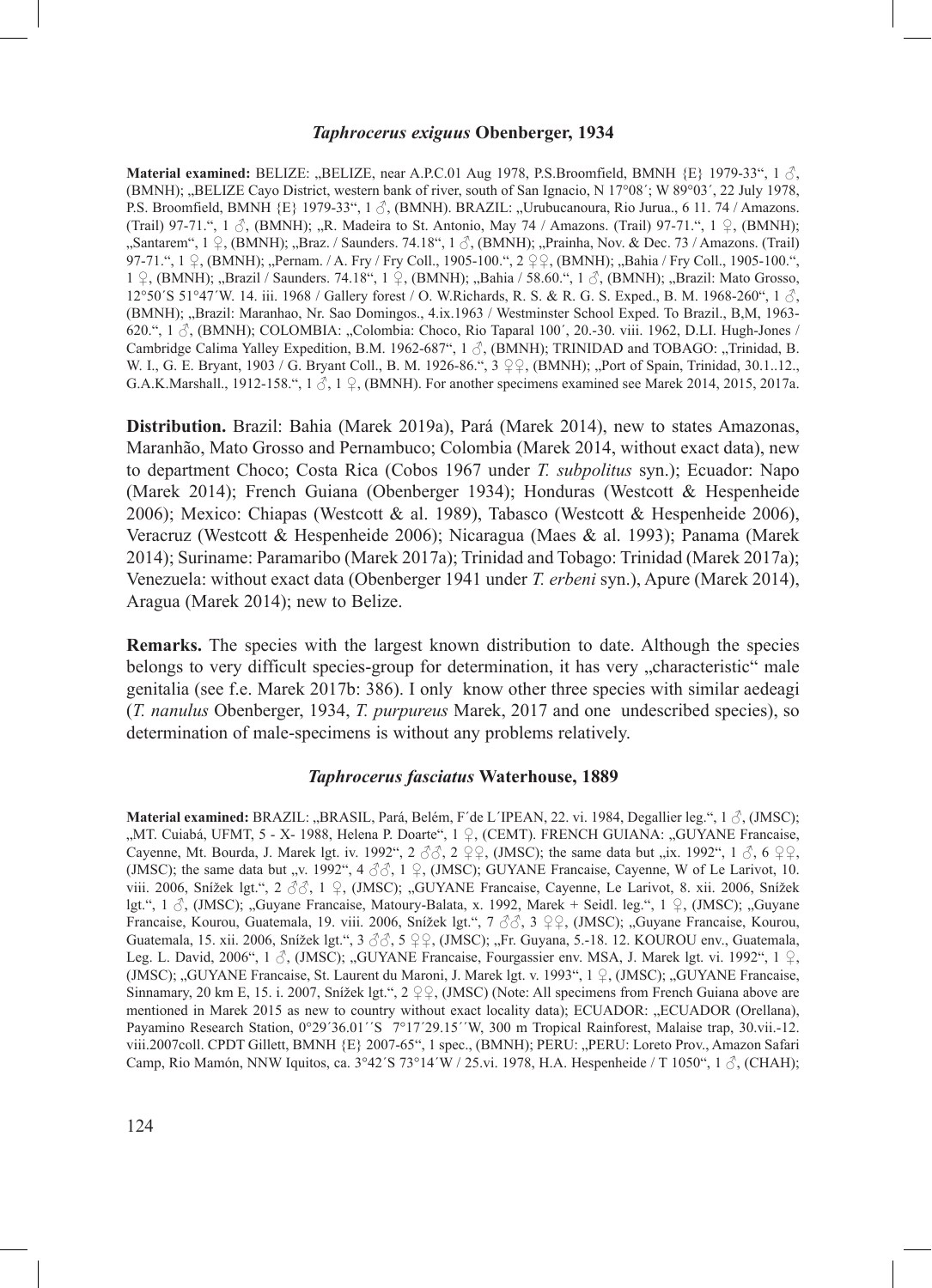"PERU: Loreto Prov., Yanamono Lodge, Quebrada Yanamono, 1 km N R. Amazonas, ca. 3°22′S 72°47′W / 27.vi. 1978, H.A. Hespenheide / T 1050", 1  $\beta$ , (CHAH); "Peru: Loreto. Iquitos, Quisto Cocha, 5. II. 1984, leg. L. Huggert",  $1 \nsubseteq$ , (JMSC).

**Distribution.** Costa Rica (Obenberger 1924 under *T. vavrai* syn.); French Guiana (Marek 2015\*); Honduras (Cave & Hespenheide 2014); Nicaragua (Maes et al. 1993); Panama (Waterhouse 1889); new to Brazil: Mato Grosso and Pará; new to Ecuador: Orellana; new to Peru: Loreto.

**Remarks.** \*Occurrence for French Guiana in Marek 2015 (Saint Laurent du Maroni) is only mentioned, the exact collecting data are presented herein.

## *Taphrocerus gentilis* **(Gory, 1841)**

**Material examined:** BRAZIL: "Brazil: Rio Nergo, Manacapuru (Amazonas)., July 1935, G.V.Vredenburg / Brit. Mus. 1935-615.", 1 ♀, (BMNH); "Brésil, Chevrol. / volitans Gory", 1 spec. sex not examined, (BMNH); "Brazil: Manáos, July 1935., G. V. Vredenburg. / Brit. Mus. 1935-615", 1 ♀, (BMNH); "Amaz / Saunders. 74.18", 1 ♂, (BMNH); FRENCH GUIANA: "GUYANE Francaise, Cayenne, Mt. Bourda, v. 1992 J. Marek lgt.", 2 ♀♀, (JMSC); "GUYANE Francaise , St. Laurent du Maroni, v. 1993 J. Marek lgt.", 1 ♀, (JMSC); "GUYANE Francaise bor., Roura env., 18. xi. 1995, M. Snížek lgt.", 1 3, 1 ♀, (JMSC); "GUYANE Francaise, west of Le Larivot, 10. viii. 2006, M. Snížek lgt.", 31 ♂♂, 11 ♀♀, (JMSC); "GUYANE Francaise, Mana env., 16. viii. 2006, M. Snížek lgt.", 1 ♀, (JMSC); "GUYANE Francaise, Kourou, Guatemala, 19. viii. 2006, M. Snížek lgt.", 5 specimens sex not examined, (JMSC); the same locality data but 15. xii. 2006, 20  $\Im \Im$ , 21 specimens sex not examined, (JMSC); "GUYANE Francaise, Le Larivot, 8. xii. 2006, M. Snížek lgt.", 34 33, 10 º º , (JMSC); "GUYANE Francaise, E of St. Laurent du Maroni, Rt. Crique NAI, 10. xii. 2008, M. Snížek lgt.", 1  $\beta$ , (JMSC); "Cay 58 74", 1 spec. sex not examined, (BMNH); SURINAME: "SURINAME, 8 km E Paramaribo, 22-30.vii.75, Col: D. Engleman / T1057",  $1 \text{ Å}$ , (JMSC). For another specimens examined see Marek 2018a.

**Distribution.** Brazil: Amazonas (Marek 2018a); French Guiana (Gory 1841); new to Suriname: Paramaribo.

#### *Taphrocerus guttatus* **Waterhouse, 1889**

**Material examined:** COSTA RICA: "CR, LA SELVA, ORG. OF TROPICAL STUDIES, N10°26´/W84°00´, 54m / 05.-07.02.2012, leg. Erwin HOLZER / Taphrocerus guttatus Wat., det. M. Hornburg 2013",  $1 \text{ } \mathcal{S}$ ,  $1 \text{ } \mathcal{Q}$ , (JMSC).

**Distribution.** Guatemala (Waterhouse 1889); Panama (Waterhouse 1889), new to Costa Rica.

### *Taphrocerus guyanae* **Obenberger, 1934**

**Material examined:** BRAZIL: "Amaz. / Saunders. 74.18.", 1 ♀, (BMNH); SURINAME: "Suriname: PARAMARIBO Kwatta, 19. I. 2001, leg. P.A.A. TEUNISSEN",  $1 \nsubseteq$ , (MNCA); TRINIDAD and TOBAGO: "Trinidad: Coll. Smart. B.M. 1937-778 / Piarco: Savannah, 29.x.1937", 1 ♂, (BMNH). For another specimens examined see Marek 2014.

**Distribution.** French Guiana (Obenberger 1934); new to Brazil: Amazonas; new to Suriname: Paramaribo; new to Trinidad and Tobago: Trinidad.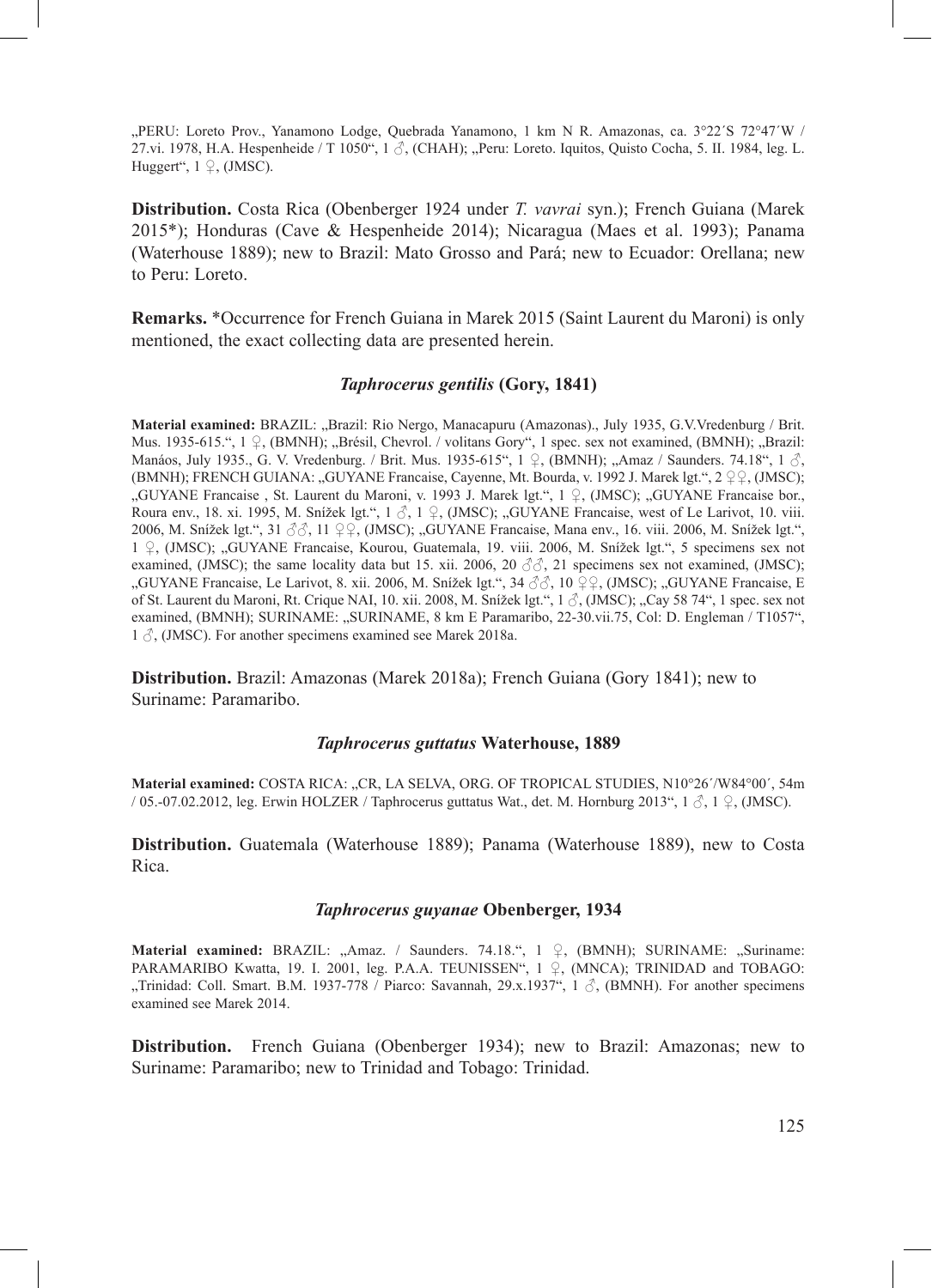### *Taphrocerus halffteri* **Cobos, 1978**

Material examined: BRAZIL: "Amazons. / 491. / 67.45", 1 spec., (BMNH); "Amaz / Saunders, 74.18", 1 spec., (BMNH); "Brazil: Mato Grosso, Chapada dos Guimarães, 7.-14. iii. 1990", 1 3 (JMSC); "BRAZIL, Amazonas, Manaus, viii. 1992, J. Marek lgt.", 1  $\beta$ , (JMSC). For another specimens examined see Marek 2017a, 2019a.

**Distribution.** Brazil: Pará (Marek 2019a), new to states Amazonas and Mato Grosso; Mexico: Tamaulipas (Westcott & Hespenheide 2006), Veracruz (Cobos 1978); Venezuela: Bolívar (Marek 2017a).

#### *Taphrocerus hansi* **Obenberger, 1924**

**Material examined: BRAZIL: "Fry, Rio Jan. / Fry Coll., 1905-100.", 2 33, (BMNH); "Brasil: São Paulo St.,** Cipó, 23° 49′ S 46° 47′ W / 26. xii. 1965, V. N. Alin / T 107 hanci Ob., X. 76 ", 1 ♂, (JMSC); "BRASIL Sao Paulo, Piedade, XII. 1992, M. Kozak lgt.", 3 ♂♂, 1 ♀, (JMSC).

**Distribution.** Brazil: Sao Paulo (Obenberger 1924), new to state Rio de Janeiro.

## *Taphrocerus havai* **Marek, 2016**

**Material examined: BRAZIL: "Amazons., J.W.Trail., 97-71." (1 ♀, BMNH); "Amaz. / Saunders. 74.18.", 1 ♀,** (BMNH); "Brazil, Santarem", 2  $\Im\Im$ , (BMNH); GUYANA: "Guyana, Rewa River, Dicky's Farm env., 12. iii. 2012", 1 spec., (Tom Murray observed, J. Marek det., according to photo); TRINIDAD and TOBAGO: "Trinidad: Coll. Richards & Smart., viii. 1937, B.M. 1937-776. / Maracas. Valley. 4.viii.1937.",  $1 \circled$ , (BMNH).

**Distribution.** French Guiana (Marek 2016a); new to Brasil: Amazonas, Pará; new to Guyana: Reg. 9; new to Trinidad and Tobago: Trinidad.

**Remarks.** The specimens examined from Guyana and Trinidad and Tobago have extremely strong golden tinge of dorsal side (black with slight cupreous lustre in type-specimens from French Guiana and specimens from Brazil).

## *Taphrocerus hornburgi* **Marek, 2017**

**Material examined:** BRAZIL: "BRAZIL: Manaus, AM., INPA/Smithsonian fst, 2°25´S 59°50´W, R.K.Didham. ii.1994 / Canopy Fog, Fst Edge transect, 26 metres,  $2/29$ ",  $1 \text{ }\partial$ , (BMNH); PERU: "PERU: Loreto Prov., Amazon Safari Camp, Rio Mamón NNW Iquitos, ca. 3°42´S 73°14´W / 25. vi. 1978, H. A. Hespenheide / PALM / T 1049",  $4 \text{ } \sqrt[3]{3}$ ,  $1 \text{ } \sqrt{2}$ , (CHAH, JMSC). For another specimens examined see Marek 2021a.

**Distribution.** Brazil: Amazonas (Marek 2021a); Peru: Huánuco (Marek 2017a), new to department Loreto.

### *Taphrocerus hovorkai* **Marek, 2018**

**Material examined:** ARGENTINA: "ARGENTINA, Corr., 12 km. W. Ituzaingó, I-23-1989, C&L. O´Brien & G. Wibmer",  $1 \text{ } \mathcal{S}$ ,  $1 \text{ } \mathcal{Q}$ , (JMSC).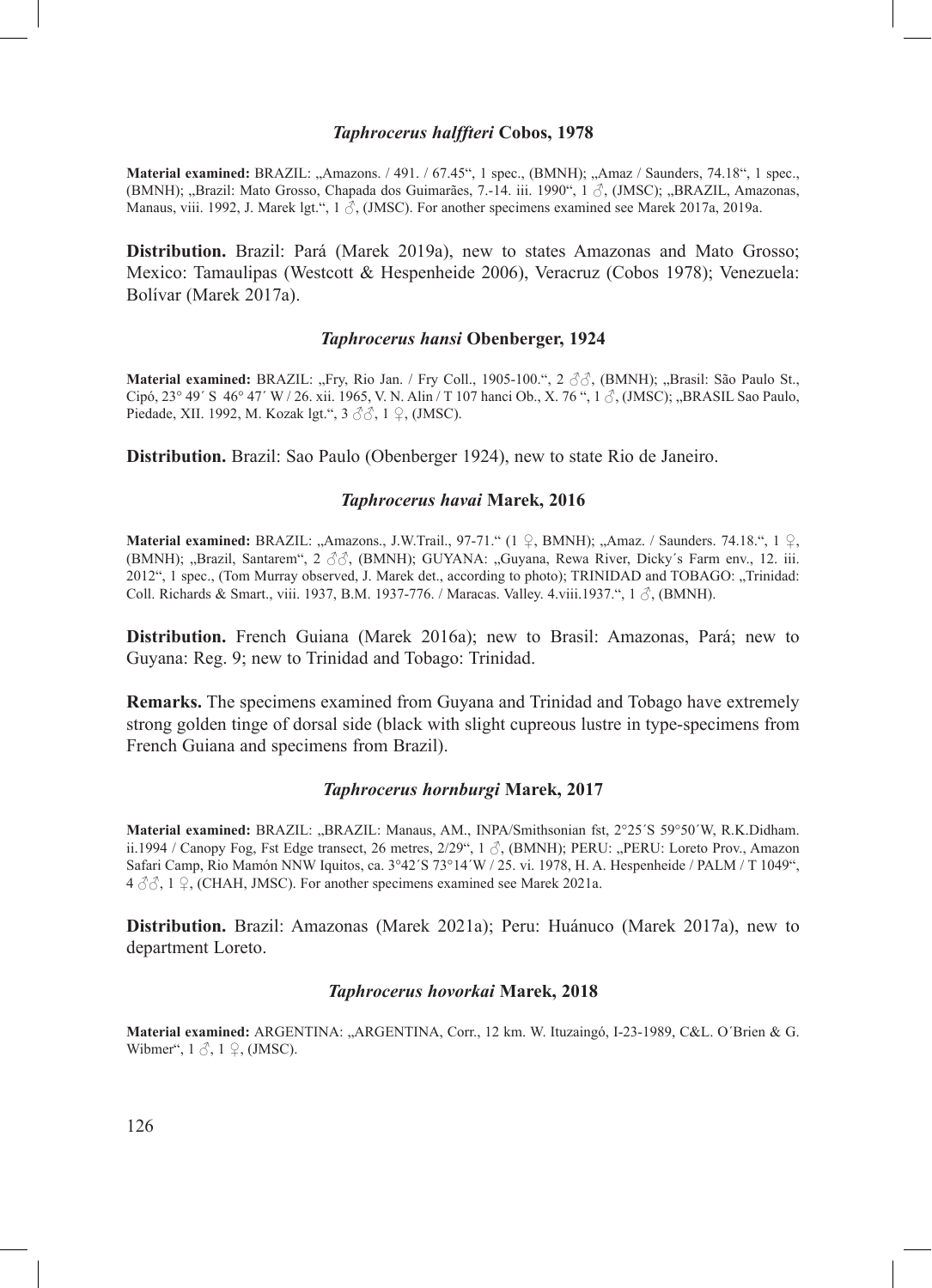**Distribution.** Brazil: Sao Paulo (Marek 2018c); new to Argentina: Corrientes.

### *Taphrocerus joukli* **Obenberger, 1924**

**Material examined:** ARGENTINA: "Argentinia/Missiones, Rio Uruguaí, X. 1987", 1 ♀, (ZSMC); "Argentina, Mis., 20 km N Wanda, 1-22-1989, C W & L B. O'Brien & G. Wibmer / T 1043", 1  $\Diamond$ , (JMSC).

**Distribution.** Argentina: Buenos Aires (Isla Martin García, Obenberger 1947), Chaco (Obenberger 1924), new to province Misiones.

## *Taphrocerus kubani* **Marek, 2017**

**Material examined:** SURINAME: "Suriname, Paramaribo, Tamanredjo,10. v. 1993, J. Marek lgt.", 1 ♂, (JMSC). For another specimens examined see Marek 2018a, 2019a.

**Distribution.** French Guiana (Marek 2017b); Brazil: Pará (Marek 2019a), Pernambuco (Marek 2018a); new to Suriname: Paramaribo.

## *Taphrocerus major* **Cobos, 1978**

**Material examined:** BRAZIL: "SOUTH BRAZIL, state Rio de Janeiro, Trindad near Paratí, 2.-10. xii. 2000, A. Kudrna jr. lgt.",  $1 \delta$ , (JMSC).

**Distribution.** Brazil: Minas Gerais (Cobos 1978), new to state Rio de Janeiro.

### *Taphrocerus matouryensis* **Marek, 2016**

**Material examined:** BRAZIL: "Bahia / Reed / Fry Coll., 1905-100.",  $2 \nsubseteq Q$ , (BMNH); "Braz. / 69.iii", 1  $Q$ , (BMNH).

**Distribution.** French Guiana (Marek 2016a), new to Brazil: Bahia.

### *Taphrocerus meridionalis* **Obenberger, 1934**

**Material examined:** ARGENTINA: "AREGENTINE Misiones, Puerto Iguazu, XI. 1985, P. Bleuzen", 1  $\delta$ , (JMSC); "ARGENTINA Dep. Concepcion, Sta Maria, M. J. Viana",  $1 \text{ } \mathcal{S}$ ,  $1 \text{ } \mathcal{S}$ , (NMPC); BRAZIL: "MT. - Cuiabá, Campus UFMT, 23-VIII-1988, Miriana S, Serrano", 2 ♂♂, (CEMT); "MT - Cuiabá, Campus UFMT, 06-IX-1988, Helena P. Duarte",  $1 \text{ } \diamond$ , (CEMT); the same data but "21-IX-1988",  $1 \text{ } \diamond$ , (CEMT); PARAGUAY: "Paraguay: Central, near Nemby, 11-i-1983, E.G. Riley", 1 3, (JMSC); PERU: "Peru: Tingo Maria, Shrubs on hillside, 1 mile N.E. of town., 2.viii.1971. / Forested eastern foothills of the Andes. 2000 ft. / P.S. & H.L. Broomfield, B.M. 1971- 486.",  $1 \leq 2 \leq 2$ , (BMNH).

**Distribution.** Argentina: Chaco (Obenberger 1934), new to provinces Concepcion and Misiones; new to Brazil: Mato Grosso; new to Paraguay: Central; new to Peru: Huánuco.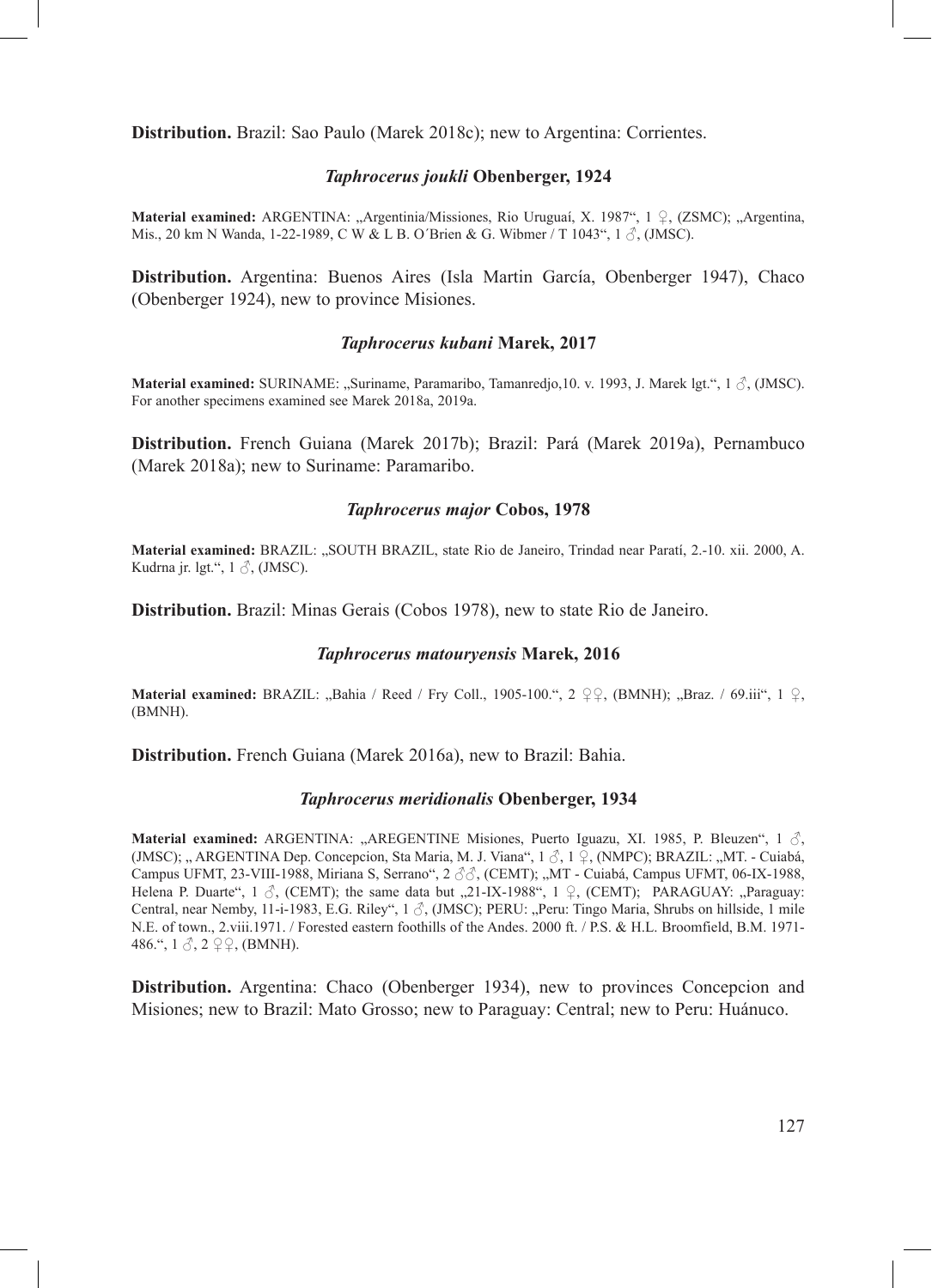#### *Taphrocerus minutus* **Kerremans, 1903**

**Material examined:** BRAZIL: "SOUTH BRASIL, state Rio de Janeiro, Trindad near Paratí, 2.-10. xii. 2000, A. Kudrna jr. lgt.",  $1 \text{ } \textcircled{}$ ,  $2 \text{ } \textcircled{} \textcircled{}$ , (JMSC).

**Distribution.** Brazil: without exact data (Kerremans 1903), new to state Rio de Janeiro.

#### *Taphrocerus missionarius* **Obenberger, 1934**

**Material examined:** BRAZIL: "Brasil: Est. São Paulo, São Paulo, 15. ix. 1972, V. N. Alin", 1 ♂, (JMSC).

**Distribution.** Argentina: Misiones (Obenberger 1934); new to Brazil: Sao Paulo.

### *Taphrocerus nanulus* **Obenberger, 1934**

**Material examined:** ARGENTINA: "ARGENTINA, Mis., 20km N Wanda, I-22-1989, C&L. O´Brien & G. Wibmer", 1  $\beta$ , (JMSC). BRAZIL: "Brazil: R.G.S. Pelotas, 5.xi.1961., C.M.Biezanko, B.M. 1964-59", 1  $\beta$ . (BMNH); "BRASIL, Bahia, Nazaré, 19. vii. 1982, P. Maret leg.", 1  $\delta$ , (JMSC); "BRASIL: Rio de Janeiro, Macía, 21. i. 1964, V. N. Alin / T 1040 by Hespenheide, Marek labeled",  $1 \land$ , (JMSC); "BRASIL: Est. São Paulo, São Paulo, 2. xii. 1971, V. N. Alin", 1 ♀, (JMSC); "BRAZIL: MATO GROSSO, Pantanal de Poconé, Aymara Lodge (25 km S of Poconé), cerrado. 16°30´24´´S 56°40´30´´W, 125 m, 23-24. II. 2020 / beating, sweeping & hand collecting, A.A. Mota, M.V.L. Barclay, J.P. Cristóvão, M.F. Geiser, & A. Gonzáles-Alvarado leg., BMNH {E}, 2020 - 32.", 1  $\beta$ , (BMNH); ECUADOR: "Ecuador: Napo, Sacha, 5. iii. 1983, leg. L. Huggert", 1 $\beta$ , (JMSC).

**Distribution.** Brazil: Rio de Janeiro (Obenberger 1934), new to states Bahia, Mato Grosso, Rio Grande do Sul and Sao Paulo; new to Argentina: Misiones; new to Ecuador: Napo.

## *Taphrocerus niger* **Marek, 2016**

**Material examined:** BRAZIL: Brazil: "Bahia / Reed / Fry Coll., 1905-100.",  $1 \nsubseteq$ , (BMNH).

**Distribution.** French Guiana (Marek 2016a); new to Brazil: Bahia.

## *Taphrocerus ogloblini* **Obenberger, 1934**

Material examined: ARGENTINA: "Argentina: Mis., Iguazu Nat. Park, hosteria Hoppe., c. 140 m, 10.-11. iv. 1974, Malaise Trap, C & M Vardy, B.M. 1974-204", 1 spec., (BMNH); BRAZIL: "BRAZIL: MATO GROSSO, Cuiabá, UFMT Campus, 15°36´33´´S 56°04´04´´W, ca. 170 m, 18.-27. XI. 2018, M. Geiser & J. Cristóvão leg., sweeping & hand collecting / BMNH  ${E}$ , 2018 - 179.", 5  $\Im$   $\Im$ , 4  $\Im$   $\Im$ , (BMNH, CEMT, JMSC); "BRAZIL: MATO GROSSO, Cuiabá, UFMT campus, 17.-20. II. 2020, ca. 170m, 15°36´33´´S 56°04´05´´W, sweeping & hand collecting / A.A. Mota, M.F. Geiser, A. Bach, I. Coradini & D.F. Rodriguez leg., BMNH  $\{E\}$ , 2020 - 32.", 2  $\Im$ (BMNH).

**Distribution.** Argentina: Misiones (Obenberger 1934); new to Brazil: Mato Grosso.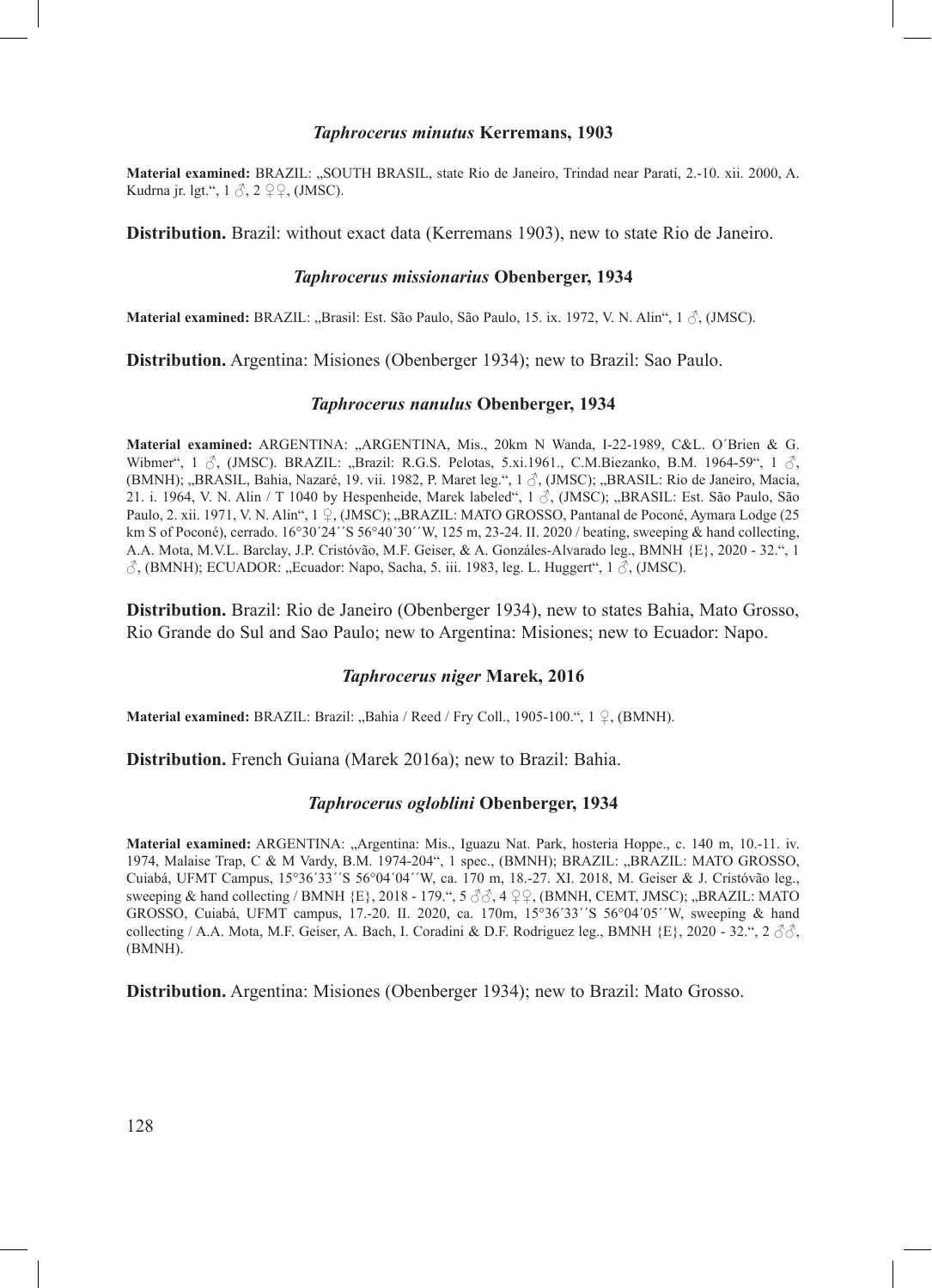### *Taphrocerus obscurellus* **Obenberger, 1934**

**Material examined:** BOLIVIA: "Soil Zoological Exp., Bolivia, Guayaramerin /Beni/, Fundo Nuevo Cuba, Balogh, Mahunka, Zicsi \ No. 408, netted from vegetation, 26. xi. 1966", 1  $\beta$ , (HNHM); "Soil Zoological Exp., Bolivia, Guayaramerin /Beni/, outskirts of town, Balogh, Mahunka, Zicsi \ No. 390, beaten from vegetation, 22. xi. 1966", 1  $\hat{\circ}$ , (HNHM); "Soil Zoological Exp., Bolivia, Guayaramerin /Beni/, 5 km N of town, Balogh, Mahunka, Zicsi \ No. 388, netting in bush, 26. xi. 1966", 1 specimen sex not examined, (HNHM); BRAZIL: "Para / Saunders. 74.18.", 1 spec. sex not examined, (BMNH); "A. Fry / Pernam. / Fry Coll., 1905-100. / 55215", 1 spec. sex not examined, (BMNH); "Bahia S. Brazil, G. Bondar / Brit. Mus. 1921-302.", 1 ♀, (BMNH); "BRAZIL: Goiás, Gurupi., 800 km N of Brasilia, 16.ix.1963 / Westminster School Exped. To Brazil B.M. 1963-620.", 1  $\beta$ , (BMNH); "Amazone Chevrol. / Collection Chevrolat / stygicus Thoms. / Kerremans 1903-59.",  $1 \beta$ , (BMNH); "Amaz. / Saunders. 74.18.",  $1 \beta$ , (BMNH); "BRAZIL: MATO GROSSO, Cuiabá, UFMT Campus, 15°36´33´´S 56°04´04´´W, ca. 170m, 18.-27. XI. 2018, M. Geiser & J. Cristóvão leg., sweeping & hand collecting / BMNH {E}, 2018 - 179.", 1 ♀, (BMNH); TRINIDAD and TOBAGO: "Trinidad, B. W. I., G. E. Bryant, 1903 / G. Bryant Coll., B. M. 1926-86.", 1  $\varphi$ , (BMNH). For another specimens examined see Marek 2017a, 2018a.

**Distribution.** Brazil: Pará (Marek 2018a), Pernambuco (Marek 2018a), Rio Grande do Norte (Marek 2017a), Roraima (Marek 2018a), new to states Amazonas, Bahia, Goiás and Mato Grosso; Colombia: Atlántico (Marek 2018a); French Guiana (Obenberger 1934); Suriname: Paramaribo (Marek 2017a); Venezuela: Apure (Marek 2017a); new to Bolivia: Beni; new to Trinidad and Tobago: Trinidad.

#### *Taphrocerus pauligenus* **Obenberger, 1934**

Material examined: ARGENTINA: "Argentine, Misiones, Puerto Iguazu, xi. 1991 - ii. 1992, R. Foerster", 2  $\sqrt[3]{\zeta}$ , (JMSC); BRAZIL: "Fry, Rio Jan. / Fry Coll., 1905-100.", 2  $\sqrt[3]{\zeta}$ , (BMNH); "490. / Brazil", 1 spec. sex not examined, (BMNH); "Rio / Fry Coll., 1905-100.", 1 spec. sex not examined, (BMNH); "490. / Brazil", 1 spec. sex not examined, (BMNH); "BRASIL, Sao Paulo, 30. x. 1994, Fazenda Souzas de Campinas, W. Witmer", 1  $\circ$ , (JMSC); "BRAZIL: Est. São Paulo, São Paulo, 12. xi. 1971, V. N. Alin / T 1058 by Hespenheide, Marek labelled", 2  $\partial$ , (JMSC); the same data but  $\Box$ 17. xi. 1971", 1  $\Box$ , 1 spec., (CHAH); the same data but  $\Box$ 22. x. 1966", 1  $\Box$ , (CHAH); the same data but  $,31.$  xii. 1971", 1 spec., (JMSC); the same data but  $,2.$  xii. 1971", 1  $\circ$ , 1 spec., (CHAH, JMSC); the same data but  $,9$ . xi. 1971", 1 spec., (CHAH); the same data but  $,22$ . x. 1972", 1  $\circ$ , (JMSC); the same data but "22. x. 1966", 1  $\varphi$ , (CHAH); the same data but "5. xi. 1971", 1  $\varphi$ , (JMSC); the same data but "25. ii. 1977", 2 ♂♂, (JMSC, CHAH).

**Distribution.** Brazil: Sao Paulo (Obenberger 1924), new to state Rio de Janeiro; new to Argentina: Misiones.

### *Taphrocerus pertyi* **Obenberger, 1934**

Material examined: BRAZIL: "BRAZIL: Pará: 8 km E Belém, Ananindéua., April 20-29, 1973, R.T. Schuh, at light / sweeping secondary forest understory / T 1032", 1  $\Diamond$ , (JMSC). ECUADOR: "Ecuador, Napo, Tena, 18. 11. 1983, leg. L. Huggert", 1 ♀, (JMSC).

**Distribution.** Brazil: without exact data (Obenberger 1924), new to state Pará; new to Ecuador: Napo.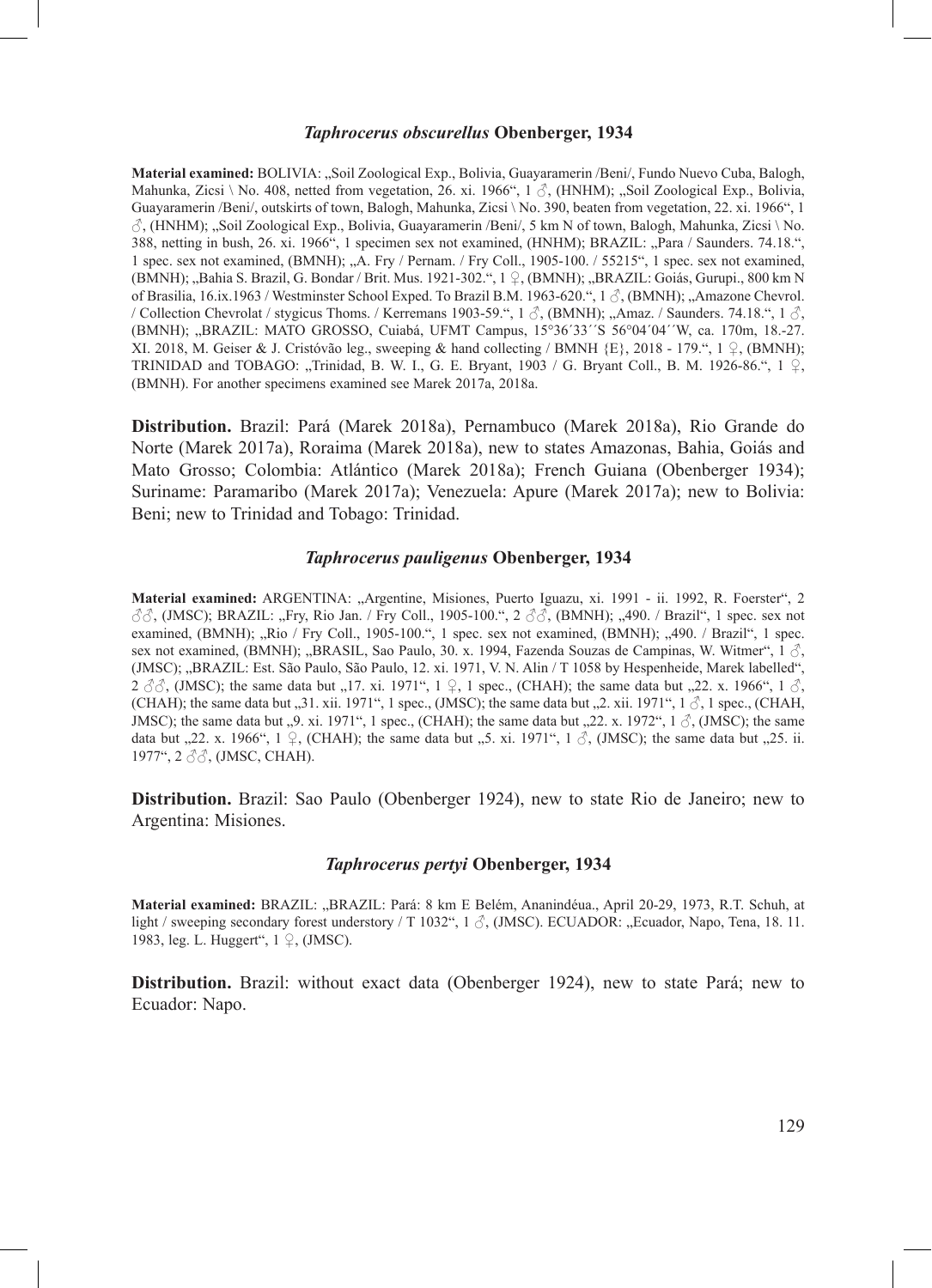### *Taphrocerus peruvianus* **Obenberger, 1941**

**Material examined:** ECUADOR: "Limóncocha, Ecuador, 0°26´S 76°38´W, 900t, 23-31. March 1974, Col: Dodge Engleman / Taphrocerus T 1059 det. Hespenheide", 2 33, 1 ♀, (CHAH, JMSC); "ECUADOR: Limoncocha, 0°23´S 76°38´W, 31. Mar  $74$ , El. 300m, H. P. Stockwell / Taphrocerus T 1059 det. Hespenheide", 1  $\delta$ , (CHAH); PERU: "Peru, Chauch. / Fry Coll., 1905-100. / 52732", 1 spec. sex not examined, (BMNH); "Peru: Huanuco, Tingo Maria, 800 m, 21.-24. viii. 1971, C. & M. Vardy, B.M. 1971-533", 1 ♀, (BMNH); "Peru: San Martin Dept., Tarapoto, 930´, 14 - vii - 1972, R.T. & J.L. Schuh", 1  $\delta$ , (JMSC); "Peru: Loreto, Iquitos, 9. 11. 1984, leg. L. Huggert / T 1056 by Hespenheide, Marek labelled)",  $1 \textdegree$ , (JMSC); "PERU: Loreto, Lake Yarinacocha, 10 km NW Pucallpa, 150m / Dec. 6. 1971, R.T. & J.L. Schuh / T 131 peruvianus Ob., det. Hespenheide 74, Marek labelled", 1 ♀, (CHAH).

**Distribution.** Peru: without exact data (Obenberger 1941), new to provinces Huánuco, Jauja, Loreto and San Martin; new to Ecuador: Limoncocha.

### *Taphrocerus preissi* **Obenberger, 1924**

**Material examined:** BRAZIL: "Corcovado, Rio de Janeiro., G.E. Bryant., 10. v. 1912 / G. Bryant Coll., B.M. 1926-26.", 1 spec. sex not examined, (BMNH); "BRAZIL, Sao Paulo, Fazenda Souzas de Campinas, 30. x. 1994, W. Witmer",  $1 \text{ } \textcircled{}$ , (JMSC). For another specimens examined see Marek 2019a.

**Distribution.** Brazil: Sao Paulo (Obenberger 1924), new to state Rio de Janeiro.

## *Taphrocerus pseudovolitans* **Obenberger, 1941**

**Material examined:** BRAZIL: "Fry, Rio Jan. / Fry Coll., 1905-100." (1 ♂, BMNH); "Brasil, Sao Paulo, Piedade, xii. 1992, M. Kozák lgt.", 2 ♀♀, (JMSC).

**Distribution.** Brazil: Santa Catarina (Obenberger 1941), new to states Rio de Janeiro and Sao Paulo.

## *Taphrocerus putillus* **Obenberger, 1934**

**Material examined:** BRAZIL: "Sao Paulo (S.P.) Brazil", 1 ♀, (NMPC); "BRASIL: Est. Sao Paulo, Sao Paulo, 17. xi. 1971, V. N. Alin", 1 ♀, (JMSC); "Brasilien, Nova Teutonia, 16. v. 1967, 27°11´B52°23´L, 300-500m, Fritz Plaumann",  $1 \delta$ , (JMSC).

**Distribution.** Argentina: Misiones (Obenberger 1934); new to Brazil: Santa Catarina, Sao Paulo.

## *Taphrocerus pygmaeus* **Cobos, 1967**

**Material examined:** ECUADOR: "ECUADOR, Alluriquín, 27. vii. 1992, J. Marek leg.", 1 ♀, (JMSC).

**Distribution.** Costa Rica (Cobos 1967); new to Ecuador: Santo Domingo (Pacific side of Andes).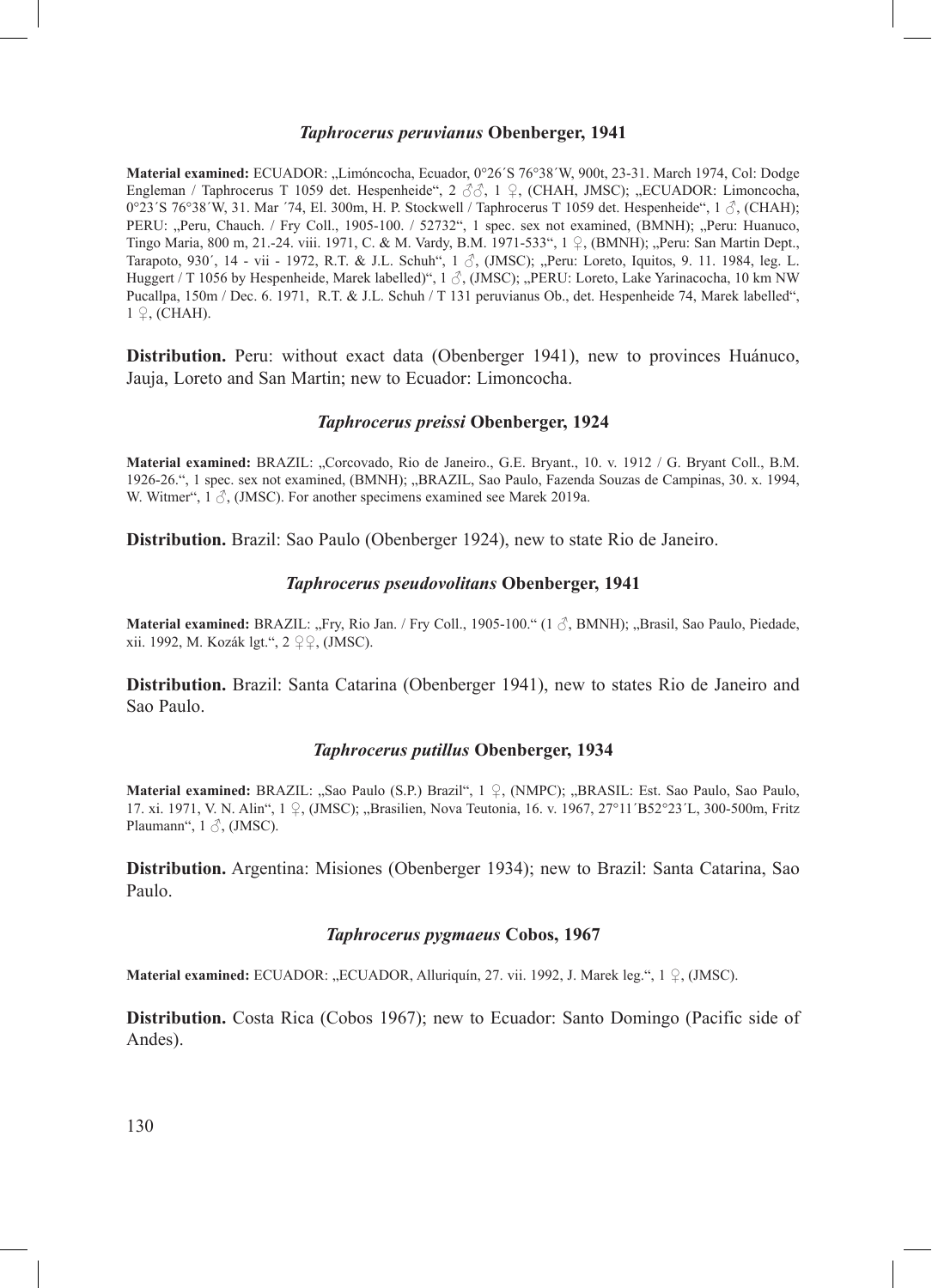#### *Taphrocerus redeii* **Marek, 2018**

**Material examined:** BRAZIL: "BRAZIL: Paraná, Foz do Iguaçu, Hotel das Cataras / 13. ix. 1997, TCMacRae on undet. sedge (thin leaf)",  $1 \text{ } \mathcal{S}$ , (TCMC); the same data except for ,,wide leaf",  $3 \text{ } \mathcal{S} \mathcal{S}$ ,  $1 \text{ } \mathcal{S}$ , (TCMC, JMSC); "BRAZIL: MATO GROSSO, Coxipó do Ouro, Chácara Vovõ Otavio, hand collecting, 15°25´ S 55°59´ W, 200 m, 28. XI. 2018 J. Cristóvão, M. Geiser, & R. Segalla leg., BMNH {E}, 2018 - 179.", 1 ♀, (BMNH); PARAGUAY: "Paraguay: Cordillera, Caacupé, Inst. Agro. Nac., 17-20 - I - 1983, E.G. Riley", 1 ♂, (JMSC).

**Distribution.** Brazil: Rio de Janeiro (Marek 2018a), new to states Mato Grosso and Paraná; new to Paraguay: Cordillera.

### *Taphrocerus riparius* **Obenberger, 1934**

**Material examined:** BOLIVIA: "Bolivia S.A., Santa Cruz, Chiquitos Roboré, 500 m / x. 1959", 1 ♂, (JMSC); BRAZIL: "Brasil: São Paulo St., Marcilac, 23°55´S 46°39´W / 29. xii. 1970, V. N. Alin", 1 ♀, (JMSC).

**Distribution.** Brazil: Paraná (Obenberger 1934), new to state Sao Paulo; new to Bolivia: Santa Cruz.

#### *Taphrocerus rotundicollis* **Obenberger, 1924**

Material examined: ARGENTINA: "Corrientes, San Roque, 11-1920, Bosq \ cum TYPO comparavit Obenberger \ Taphrocerus rotundicollis m. Det. Obenberger \ rotundicollis Obb. Coll. Apt Ӧdön", 1 ♀, (HNHM); BRAZIL: "Sao Paolo, 1928", 1 ♀, (JMSC).

**Distribution.** Argentina: Corrientes (Obenberger 1924); new to Brazil: Sao Paulo.

### *Taphrocerus saintantoinnei* **Marek, 2016**

**Material examined:** BRAZIL: "Santarem 53 92", 1 3, (BMNH).

**Distribution.** French Guiana (Marek 2016b); new to Brazil: Pará.

#### *Taphrocerus santipauli* **Obenberger, 1934**

**Material examined:** BRAZIL: "Sao Paulo, Brazil (S. P.) / 7. x. 1967, V. N. Alin / T 109 sanctipauli Ob., x. 76", 1 ♂, (JMSC); "Fry, Rio Jan. / Fry Coll., 1905-100.", 1 ♀, (BMNH); "BRAZIL, Paraná, Parque Nacional dos Campos Gerais, Itaiacoca, 25. iii. 1998", 1 3, (JMSC).

**Distribution.** Brazil: Sao Paulo (Obenberger 1934), new to states Paraná and Rio de Janeiro.

#### *Taphrocerus seriatus* **Marek, 2017**

**Material examined:** BRAZIL: "Amaz. / Saunders 74.18.", 1 3 (BMNH); "BRAZIL: Roraima, 25 km NNW Boa Vista, 140m, Aug. 1, 1973, R. T. Schuch", 1  $\delta$ , (CHAH); "MT - Cuiabá, Campus UFMT, 06-IX-1988, Helena P. Duarte", 1 3, (CEMT); "BRAZIL, Pará, Santarém, 19. viii. 1992, J. Marek lgt.", 1 3, (JMSC); FRENCH GUIANA: "Guyane Francaise, E St. Laurent d. Mar., Rt. Crique NAI, 25. xii. 2006, Snížek lgt.", 1 ♀, (JMSC); "Guyane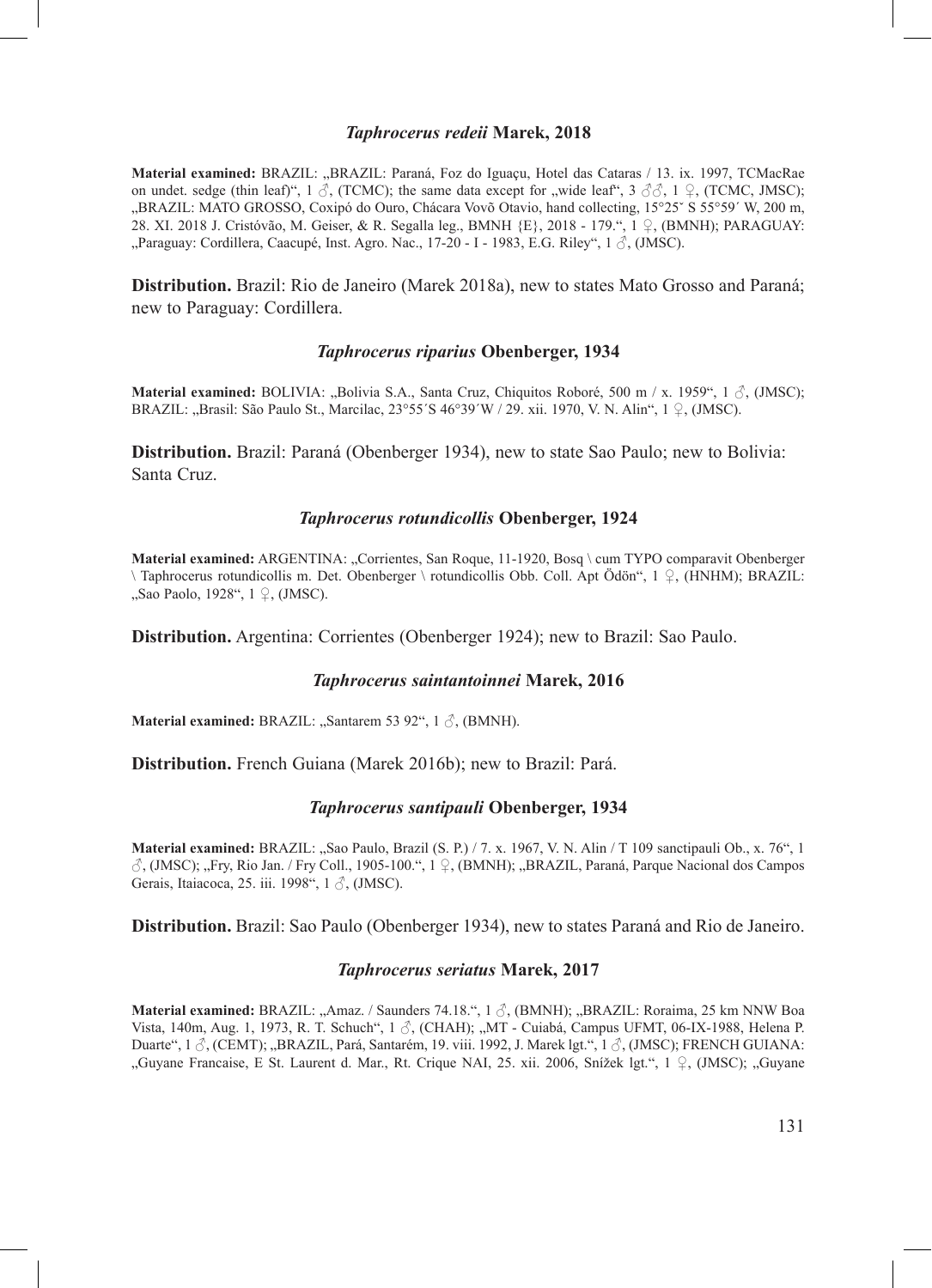Francaise, Sinnamary, 20. i. 2006, Šárovec + Houška lgt.", 1 ♀, (JMSC); GUYANA: "GUYANA, Demerara, Soweyo GDF camp"., 50km SW of Georgetown, 27-30 Sept. 1991 / Malaise Trap, J. H. Martin, BMNH {E} 1991- 182", 1 spec. sex not examined, (BMNH); "GUYANA - Region 9, 2.4 km E - Surama, (N - Annai), 04°06.8´N, 59°03.9′W, D. Brzoska 8-vi-2001", 1 spec. sex not examined, (TCMC); PERU: "PERU: San Martin: 8 km ENE Tarapoto, 550m, Jan. 9, 1974, R. T. Schuch",  $1 \text{ } \overset{\circ}{\circ}$ ,  $1 \text{ } \frac{\circ}{\circ}$ , (JMSC, CHAH). For another specimens examined see Marek 2017b, 2019a.

**Distribution.** Brazil: Bahia (Marek 2019a), Pará (Marek 2017b), new to states Amazonas, Mato Grosso and Roraima; new to French Guiana; new to Guyana: Regions 3 and 9; new to Peru: San Martin.

### *Taphrocerus singularis* **Obenberger, 1924**

**Material examined:** ARGENTINA: "MISIONES-ARGENTINA, Dep.-Concep., Sta. Maria, M. J. Viana / Taphrocerus singularis m., Det. Dr. Obenberger",  $1 \leq \lambda$ ,  $1 \subseteq \Omega$ , (NMPC)"; BRAZIL: "BRASIL, Sta Catharina",  $1 \leq \lambda$ (JMSC); "Brasilien, Nova Teutonia, 27°11′B 52°23′L, 300-500 m, -vi. 1968, Fritz Plaumann / T 106 singularis CUT Ob. X.76",  $1 \land$ , (CHAH); "BRASIL, Sao Paulo, 30. X., Fazenda Souzas de Campinas, 1994, W. Witmer", 2  $\partial \delta$ , (JMSC).

**Distribution.** Brazil: Sao Paulo (Obenberger 1924), new to state Santa Catarina; new to Argentina: Conception.

### *Taphrocerus strandi* **Obenberger, 1934**

**Material examined:** BRAZIL: "Iguarassu., G. A. Ramage., 96-183.", 1 3, (BMNH); "Brazil Tocantins, Rio Tocantins, Gurupi env., ii-20-2001",  $1 \nsubseteq$ , (JMSC).

**Distribution.** Bolivia: La Paz (Obenberger 1934); new to Brazil: Rio Grande do Norte, Tocantins.

#### *Taphrocerus subauratus* **Marek, 2017**

Material examined: BRAZIL: "Amazons. 75.8", 1 ♀, (BMNH). SURINAME: "Paramaribo, Suriname", 1 ♀, (JMSC).

**Distribution.** Venezuela: Bolivar (Marek 2017a); new to Brazil: Amazonas; new to Suriname: Paramaribo.

### *Taphrocerus subglaber* **Fisher, 1925**

**Material examined:** BRAZIL: "Amazons.", 1 ∂, (JMSC). TRINIDAD and TOBAGO: "Trinidad, B. W. Indies, G. E. Bryant, ii. 1903 / G. Bryant Coll., B. M. 1926-86.",  $3 \text{ } \mathcal{S} \mathcal{S}$ ,  $2 \text{ } \mathcal{Q}$ , 11 spec. sex not examined, (BMNH); "Tobago (WI) Goldsborough, Lure Estate, 2/12-viii-2004 M. T., leg. M. J. Sommeljer", 2 ♂♂, 3 ♀♀, (JMSC, MHCB).

**Distribution.** French Guiana (Obenberger 1937a\*); Trinidad and Tobago: Trinidad (Fisher 1925), new to island Tobago; new to Brazil: Amazonas.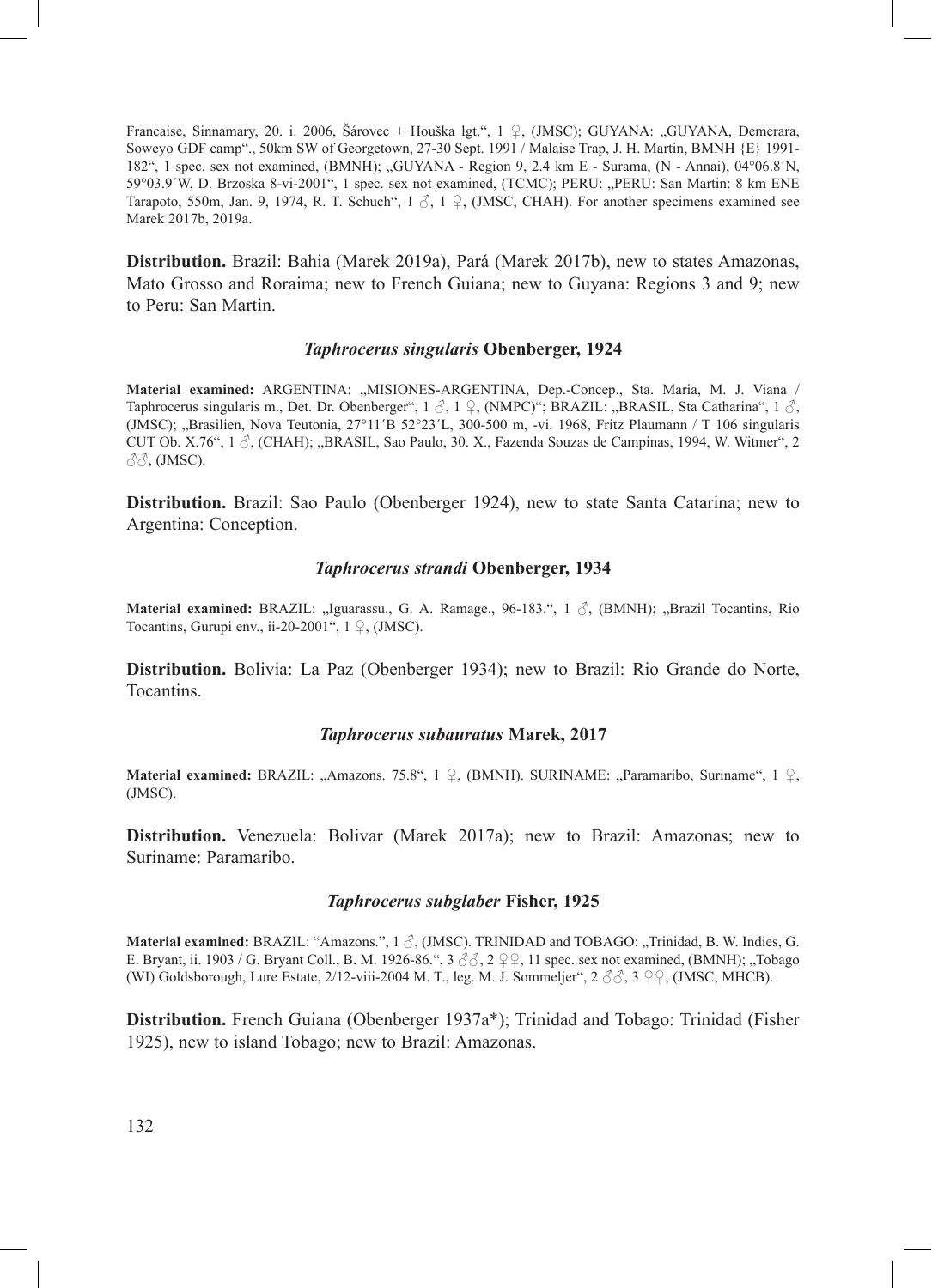**Remarks.** \*Obenberger gave the occurrence in French Guiana in his Catalogue (1937), without mentioning the source or the relevant specimen studied. I didn´t find any specimen of *T. subglaber* in Obenberger´s collection deposited in NMPC and the occurrence for French Guiana needs confirmation. (note: there is very similar and probably closely related species in French Guiana (including aedeagus) - *T. scutellatus* Obenberger, 1934).

## *Taphrocerus szekessyi* **Apt, 1954**

**Material examined:** BRAZIL: "Brazil: Mato Grosso., 12°49´S, 51°45´W, 20. xi. 1968, W. J. Knight / Grassland / Brit. Mus. 1973 - 292 / Roy. Soc- Roy.Georg. Soc., Xavantina-Cachimbo Exped. 1967-69.", 1 ♀, (BMNH); "BRAZIL Bahia, Itaparica, 18. vii. 1982, P. Maret lgt.", 1 ♂, (JMSC). For another specimens examined see Marek 2019a.

**Distribution.** BRAZIL: Bahia (Marek 2019a\*), Goiás (Cobos 1967 under *T. subcarinulosus*  syn.), Mato Grosso (Marek 2019a\*), Pará (Marek 2019a), Pernambuco (Apt 1954), Rio Grande do Norte (Cobos 1967 under *T. subcarinulosus* syn.).

**Remarks.** \*Occurrence for Brazilian states Bahia and Mato Grosso in Marek 2019a is only mentioned, the exact collecting data are presented herein.

## *Taphrocerus theryi* **Obenberger, 1924**

**Material examined:** BRAZIL: "BRASIL Sao Paulo 30.X., Fazenda Souzas de Campinas, 1994, W. Witmer", 1  $\circ$ , 3 º º ∩, (JMSC); "BRAZIL: Paraná, Foz do Iguaçu, Hotel das Catartas / 13. ix. 1997, TCMacRae on undet. sedge (thin leaf)",  $1 \nsubseteq$ , (TCMC).

**Distribution.** Brazil: Sao Paulo (Obenberger 1924), new to state Paraná.

#### *Taphrocerus troniceki* **Obenberger, 1937**

**Material examined:** ARGENTINA: "Argentina NE, S of Corrientes, River Parana, 16. i. 2009 Snížek", 1 ♀, (JMSC).

**Distribution.** Brazil: Santa Catarina (Obenberger 1937b); Paraguay: Itapúa (Obenberger 1937b), new to Argentina: Corrientes.

## *Taphrocerus ujhelyii* **Apt, 1954**

**Material examined:** COLOMBIA: "Colombia, Antioquia, Guadalupe, 1000m, vi. 1965", 2  $\Im \Im$ , (JMSC); "Colombia, Antioquia, Guatape, 1900m, iii. 1966", 1  $\circ$ , (JMSC) "Colombia, Chocó, Rio Tapara, 20.-30. viii. 1965", 1 ♂, (JMSC).

**Distribution.** Colombia: Magdalena (Apt 1954), new to departments Antioquia and Chocó.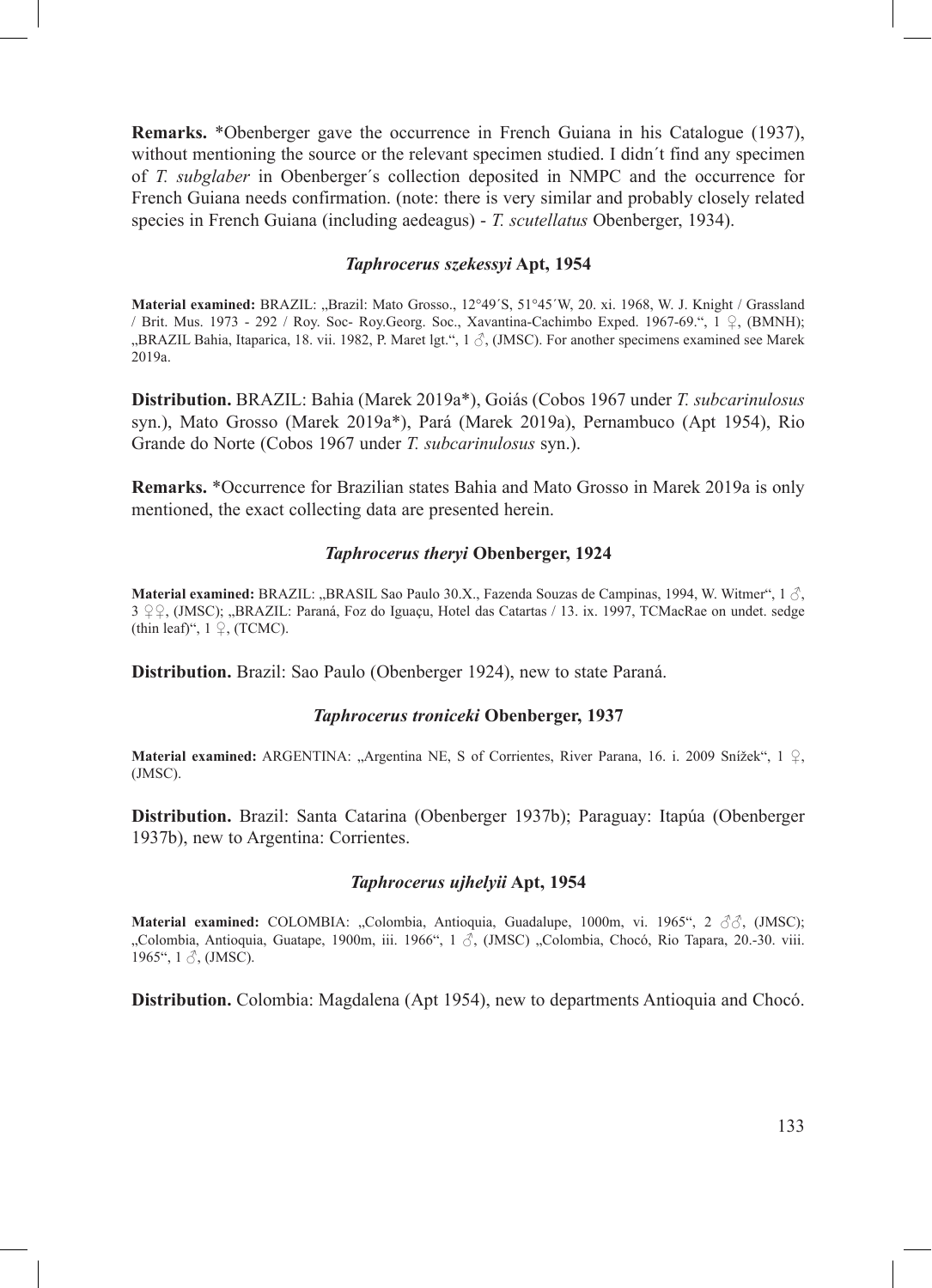#### *Taphrocerus venezuelae* **Marek, 2017**

**Material examined:** ECUADOR: "ECUADOR: Los Rios, Rio Palenque Biol. Station, 40km N. Quevedo, 20. viii. 1977, Joseph J. Anderson", 1  $\delta$ , (CHAH).

**Distribution.** Venezuela: Aragua (Marek 2017b), Carabobo (Marek 2017b); new to Ecuador: Los Rios.

#### *Taphrocerus zikani* **Obenberger, 1924**

**Material examined:** BRAZIL: "Sao Paulo Jaro Mráz \ Taphrocerus zikani Obnb. sensu Obenberger, J. Marek design.", 2 ♀♀, (NMPC); "Sao Paulo Jaro Mráz [p] / TYPUS [p] [red label with black margin] / Taphrocerus simillimus m. Type [h] [Obenberger´s MS] Det. Dr. Obenberger [p] / Taphrocerus zikani Obnb.,24 J. Marek det 2018", 1 specimen sex not examined, (HNHM); "Brasil, Sao Paulo, 30. x. 1994, Fazenda Souzas de Campinas, W. Witmer",  $2 \angle \angle \Diamond \Diamond$ , (JMSC).

**Distribution.** Brazil: Minas Gerais (Obenberger 1924), new to state Sao Paulo.

ACKNOWLEDGEMENTS. I would like to thank the curators in National Museum in Prague, namely Jiří Hájek, Vítězslav Kubáň and Lukáš Sekerka for possibility of examining material in their care. My thanks go also to the curators in Natural History Museum in London (England), namely to Maxwell V. L. Barclay and Michael Geiser and to the curators in Hungarian Natural History Museum in Budapest (Hungary), namely Ottó Merkl (†), for loan and possibility of examining material in their care and to Stephan Gottwald (Berlin, Germany), Michael Hornburg (Berlin, Germany), Ted MacRae (Wildwood, U.S.A) and Hans Mühle (Nußdorf am Inn, Germany) for possibility of examination (and donation partially) material of *Taphrocerus* coming from their collections. My thanks go also to Tom Murray (Massachusetts, U.S.A.) for providing me with the data for *T. depilis* and *T. havai* (for Guyana) and to Professor Fernando Vaz-de-Mello for possibility of examination material of *Taphrocerus* coming from Mato Grosso Federal University collection (Brazil, Cuiabá). Special thanks are due to Henry Hespenheide (Los Angeles, U.S.A.) who provided me with his very rich and important material of *Taphrocerus* coming from his collection.

#### REFERENCES

Apt Ӧ. 1954: Neue Trachydinen aus dem ungarischen Naturwissenschaftlichen Museum (Col., Buprestidae). *Annales historico-naturales Musei Nationalis Hungarici* (Series Nova) 5: 231-242.

Bellamy C. 2008: *A world catalogue and bibliography of the jewel beetles* (Coleoptera: Buprestoidea). Volume 4: *Agrilinae: Agrilina through Trachyini.* Sofia-Moscow: Pensoft Series Faunistica. No 79, pp. 1932-2684.

- Bondar G. 1922: *Insectos damninhos e molestias do coqueiro (*Cocos nucifera*) no Brasil.* Imprensa Official do Estado, Bahia, 111 pp.
- Cave R. D. & Hespenheide H. A. 2014: An Annotated List of the Buprestidae (Coleoptera) Known to Occur in Honduras. *The Coleopterists Bulletin* 1(68): 53-60.
- Chamberlin W. J. 1926: *Catalogue of the Buprestidae of North America north of Mexico*. W. J. Chamberlin, Corvallis, Oregon. 289 pp. + 1 page index.
- Cobos A. 1956: Cuarta nota sobre Bupréstidos (Ins. Coleoptera) neotropicales. Sobre la posición sistemática del género *Trigonogenium* Gem. et Harold y diversas descripciónes de especies nuevas. *Archivos de Instituto de Aclimatación* 5: 69-95.
- Cobos A. 1967: Décimo-cuarta nota sobre Bupréstidos neotropicales. Descripciónes de treinta y tres nuevas especies y comentarios diversos. *Arquivos do Museo Bocage* (2.a série) 1(11): 171-239.
- Cobos A. 1969: Notas sobre Bupréstidos neotropicales XVII. Especies y subespecies nuevas (Coleoptera). *EOS, Revista Española de Entomología* 44(1968): 19-43.
- Cobos A. 1978: Notas sobre Bupréstidos neotropicales, XX. (Col. Buprestidae). *EOS*, *Revista Española de Entomología* 52(1976): 29-63.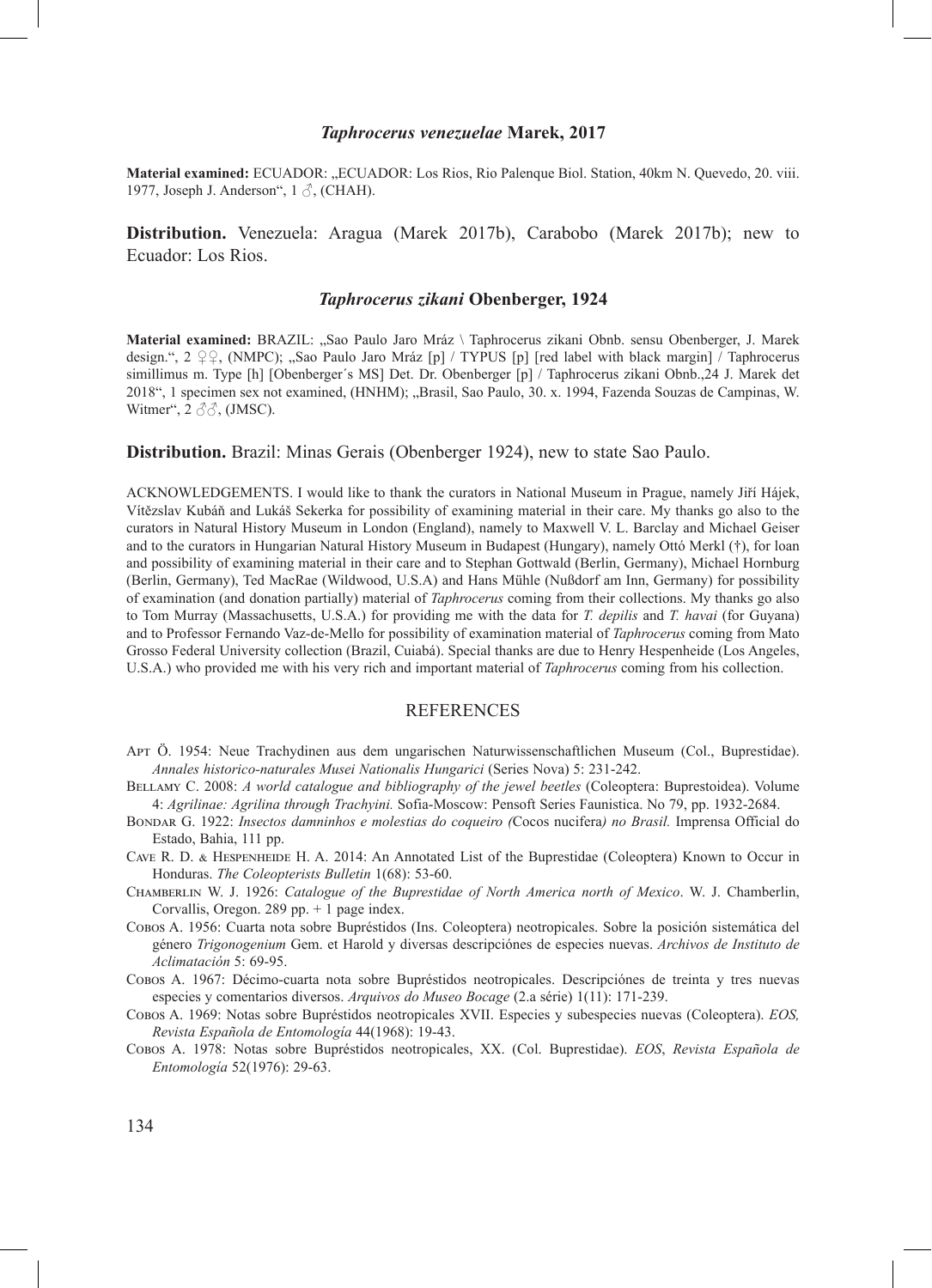- Crotch G. R. 1873: Notes on the species of Buprestidae found in the United States. *Proceedings of the Academy of Natural Sciences*, Philadelphia 25: 84-96.
- Fisher W. S. 1925: A revision of the West Indian Coleoptera of the family Buprestidae. *Proceedings of the United States National Museum* (Number 2522) 65(9): 1-207.
- Fisher W. S. 1929: New species of buprestid beetles from Costa Rica. *Proceedings of the United States National Museum* 2803, 76(6): 1-20.
- Gory H. L. 1841: *Histoire naturelle et iconographie des insectes Coléoptères. Supplément aux Buprestides.*  Paris: P. Duménil. Volume 4, livraisons 43-52, genera: *Melanophila* (pp. 73-77), *Buprestis* (pp. 107-111, 126), *Stigmodera*, *Colobogaster*, *Chrysobothris*, *Belionota*, *Castalia*, *Poecilonota*, *Zemina*, *Stenogaster*, *Agrilus*, *Amorphosoma*, *Eumerus*, *Coraebus*, *Anthaxia*, *Evagora*, *Sphenoptera*, *Sponsor*, *Brachys*, *Trachys*, *Aphanisticus* (pp. 127-356).
- Harpootlian P. J. & Bellamy C. L. 2014: *Jewel Beetles (Coleoptera: Buprestidae) of South Carolina. Biota of South Carolina. Volume 7.* Clemson University, Clemson, South Carolina. 127 pp.
- Hespenheide H. A. & Chaboo C. S. 2015: Beetles (Coleoptera) of Peru. A Survey of the Families. Buprestidae. *Journal of the Kansas Entomological Society* 88(2): 211-214.

Kerremans C. 1896a: *Trachydes* nouveaux. *Annales de la Société Entomologique de Belgique* 40: 306-333.

- Kerremans C. 1896b: Buprestides recueillis dans les tabacs par les soins de M. A. Grouvelle II. Sumatra, III. Brésil. *Annales de la Société Entomologique de France* 65: 138-176.
- Kerremans C. 1903: Coleoptera Serricornia, Fam. Buprestidae. In: Wytsman P. (ed.): *Genera Insectorum*, Fasc, 12b, 12c, 12d. Verteneuil & Desmet, Bruxelles, pp. 49-338.
- Kissinger D. G. 1955: New distribution and habitat records of N.A. Coleoptera. *The Coleopterists Bulletin* 9(1): 13-15.
- KNULL J. N. 1944: New Coleoptera with notes (Buprestidae and Cerambycidae). *The Ohio Journal of Science* 44: 90-93.
- Maes J.- M., Hespenheide H. A. & Van Den Berghe E. 1993: Catalogo de los Buprestidae (Coleoptera) de Nicaragua. *Revista Nicaragua Entomología* 25: 21-35.
- Marek J. 2014: Studies on the genus *Taphrocerus* (Coleoptera: Buprestidae: Agrilinae) part I. *Studies and Reports, Taxonomical Series* 10(1) : 127-133.
- Marek J. 2015: Studies on the genus *Taphrocerus* (Coleoptera: Buprestidae: Agrilinae) part II. *Studies and Reports, Taxonomical Series* 11(2): 339-357.
- Marek J. 2016a: Studies on the genus *Taphrocerus* (Coleoptera: Buprestidae: Agrilinae) part III. *Studies and Reports, Taxonomical Series* 12(1): 139-163.
- Marek J. 2016b: Studies on the genus *Taphrocerus* (Coleoptera: Buprestidae: Agrilinae) part IV. *Studies and Reports, Taxonomical Series* 12(2): 403-434.
- Marek J. 2017a: Studies on the genus *Taphrocerus* (Coleoptera: Buprestidae: Agrilinae) part V. *Studies and Reports, Taxonomical Series* 13(1): 139-165.
- Marek J. 2017b: Studies on the genus *Taphrocerus* (Coleoptera: Buprestidae: Agrilinae) part VI. *Studies and Reports, Taxonomical Series* 13(2): 383-404.
- Marek J. 2018a: Studies on the genus *Taphrocerus* (Coleoptera: Buprestidae: Agrilinae) part VII. *Taphrocerus* in collection of Hungarian Natural History Museum. *Studies and Reports, Taxonomical Series* 14(1): 101-127.
- Marek J. 2018b: Two new species of the genus *Taphrocerus* Solier, 1833 from Ecuador (Coleoptera: Buprestidae: Agrilinae). *Studies and reports, Taxonomical Series* 14(1): 129-135.
- Marek J. 2018c: Studies on the genus *Taphrocerus* (Coleoptera: Buprestidae: Agrilinae) part VIII. *Studies and Reports, Taxonomical Series* 14(2): 417-450.
- Marek J. 2019a: Species of the genus *Taphrocerus* (Coleoptera: Buprestidae: Agrilinae) collected by Bates and Darwin during their fabulous voyages with description of eight new species. *Studies and Reports, Taxonomical Series* 15(1): 99-129.
- Marek J. 2019b: Four new species of the genus *Taphrocerus* Solier, 1833 from Brazil (Coleoptera: Buprestidae: Agrilinae). *Studies and reports, Taxonomical Series* 15(1): 131-141.
- Marek J. 2019c: Studies on the genus *Taphrocerus* (Coleoptera: Buprestidae: Agrilinae) part IX*. Studies and Reports, Taxonomical Series* 15(2): 399-433.
- Marek J. 2020a: Studies on the genus *Taphrocerus* (Coleoptera: Buprestidae: Agrilinae) part X. *Studies and Reports, Taxonomical Series* 16(1): 141-183.